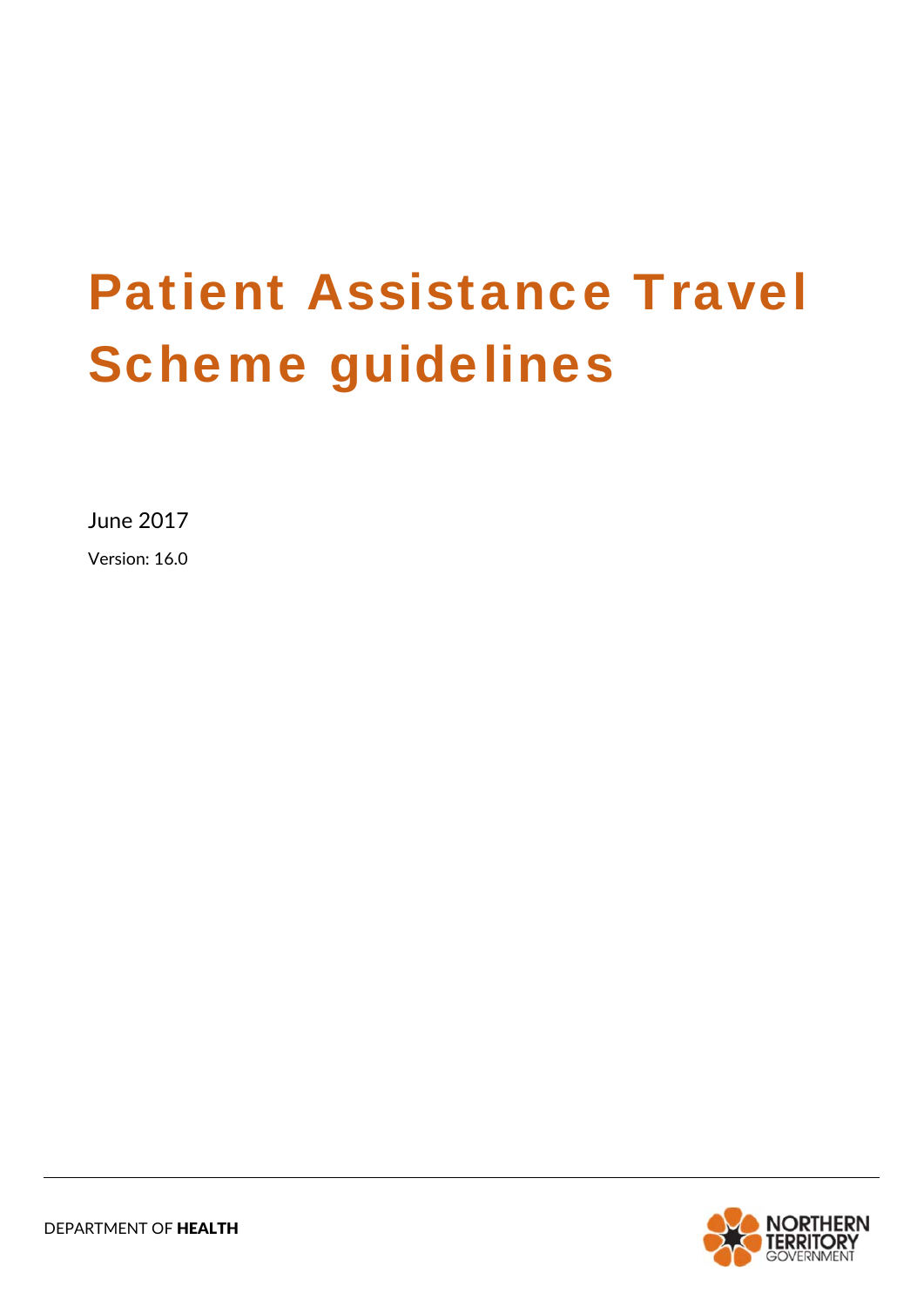#### **Table of Contents**

| Repatriation of a patient after an evacuation, retrieval or inter-hospital transfer 10         |  |
|------------------------------------------------------------------------------------------------|--|
|                                                                                                |  |
|                                                                                                |  |
|                                                                                                |  |
|                                                                                                |  |
|                                                                                                |  |
|                                                                                                |  |
|                                                                                                |  |
|                                                                                                |  |
|                                                                                                |  |
| Roles and responsibilities of requesters, PATS Delegated Officers, travel clerks, patients and |  |
|                                                                                                |  |
|                                                                                                |  |
|                                                                                                |  |
|                                                                                                |  |
|                                                                                                |  |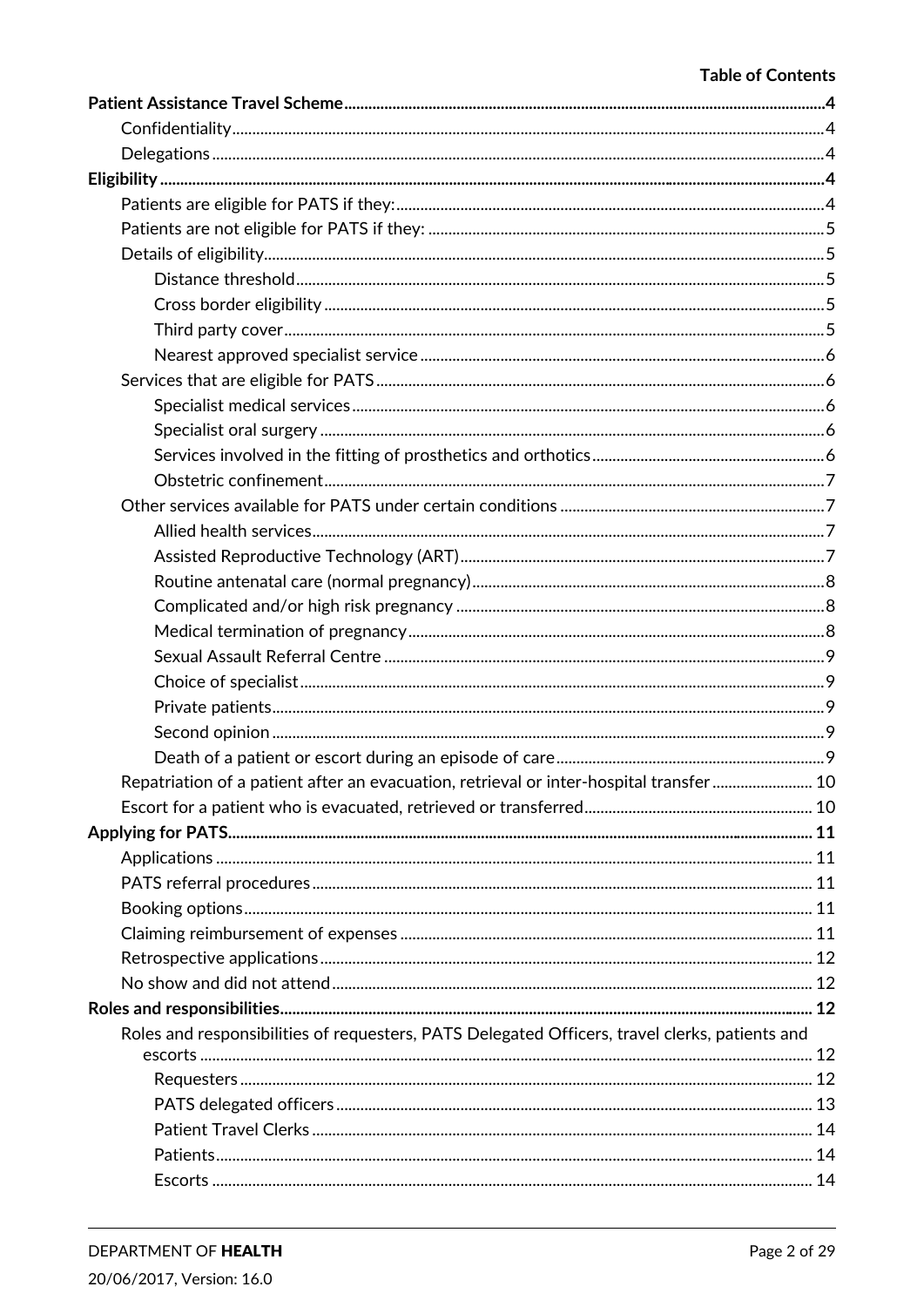#### **Table of Contents**

| What are the patient's rights to complain and appeal decisions they think are incorrect?  20 |  |
|----------------------------------------------------------------------------------------------|--|
|                                                                                              |  |
|                                                                                              |  |
|                                                                                              |  |
|                                                                                              |  |
|                                                                                              |  |
|                                                                                              |  |
|                                                                                              |  |
|                                                                                              |  |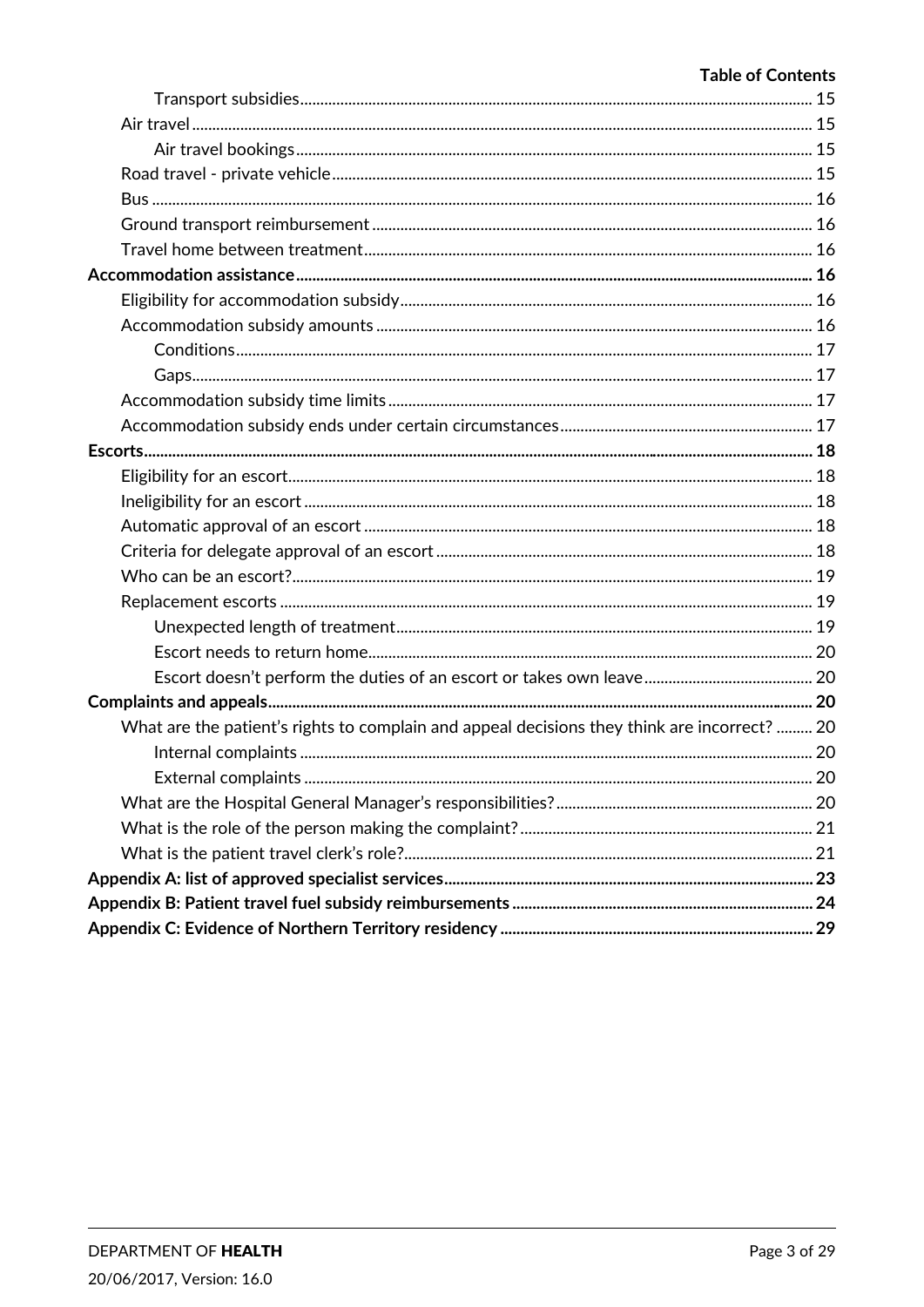# **Patient Assistance Travel Scheme**

The Northern Territory has the most geographically dispersed population in Australia with an extremely low population density (approximately 0.17 persons per square kilometre). This creates many challenges in the delivery of specialist health services and the Patient Assistance Travel Scheme (PATS) assists Northern Territory residents in accessing these services. PATS provides a financial subsidy that covers a portion of the 'out of pocket' expenses incurred when residents travel to approved specialist medical services.

These guidelines provide guidance around PATS applications, approvals and administration. However, PATS cannot address all circumstances or situations and is not intended to fully fund travel.

Medical personnel responsible for the operation and administration of the scheme must exercise discretion in decision‐making taking into account resources, clinical need and the patient's situation. Where specific situations have not been addressed in these guidelines, the principles of cost effectiveness, risk management, accountability and clinical appropriateness are to be adopted.

PATS Delegated Officers have the authority to approve PATS assistance for patients who may not strictly meet these guidelines if the circumstances can be justified. Such approvals are called 'Out of Policy Approvals'. Out of Policy Approvals will be audited from time to time and PATS Delegated Officers may be required to provide additional justification for such approvals.

# **Confidentiality**

All Department of Health employees dealing with patient travel are bound by the Information Act and Information Privacy Principles and the Department of Health Code of Conduct. All information related to PATS applications, both verbal and written and any related data must be treated confidentially.

## **Delegations**

The Chief Executive has final accountability for the transporting of patients inside and outside the Northern Territory, as legislated in Section 9 of the *Medical Services Act*.

However, the Chief Executive delegates this authority to PATS Delegated Officers. The initial authority is delegated to hospital Directors of Medical Services and / or Senior District Medical Officers. Details of these delegated positions and their Tiers can be found in Schedule 1B for Top End Health Services and Schedule 1C for Central Australia Health Services of the Delegations<sup>1</sup>.

# **Eligibility**

**Patients are eligible for PATS if they:**

- Are an Australian citizen or permanent resident and currently residing in the Northern Territory.
- As a guide evidence of residency can be demonstrated with any of the documents listed in *Appendix C.*
- Are eligible for Medicare

<u> 1989 - Jan Samuel Barbara, político establecido de la provincia de la provincia de la provincia de la provinci</u>

- Have a current referral to the nearest approved specialist medical service in the Northern Territory; and
- Live more than 200km away (one way) from the nearest approved specialist medical service, or have to travel more than 400km cumulatively per week for oncology or renal treatment.

 $1$  Can only be accessed by Department of Health staff on internal systems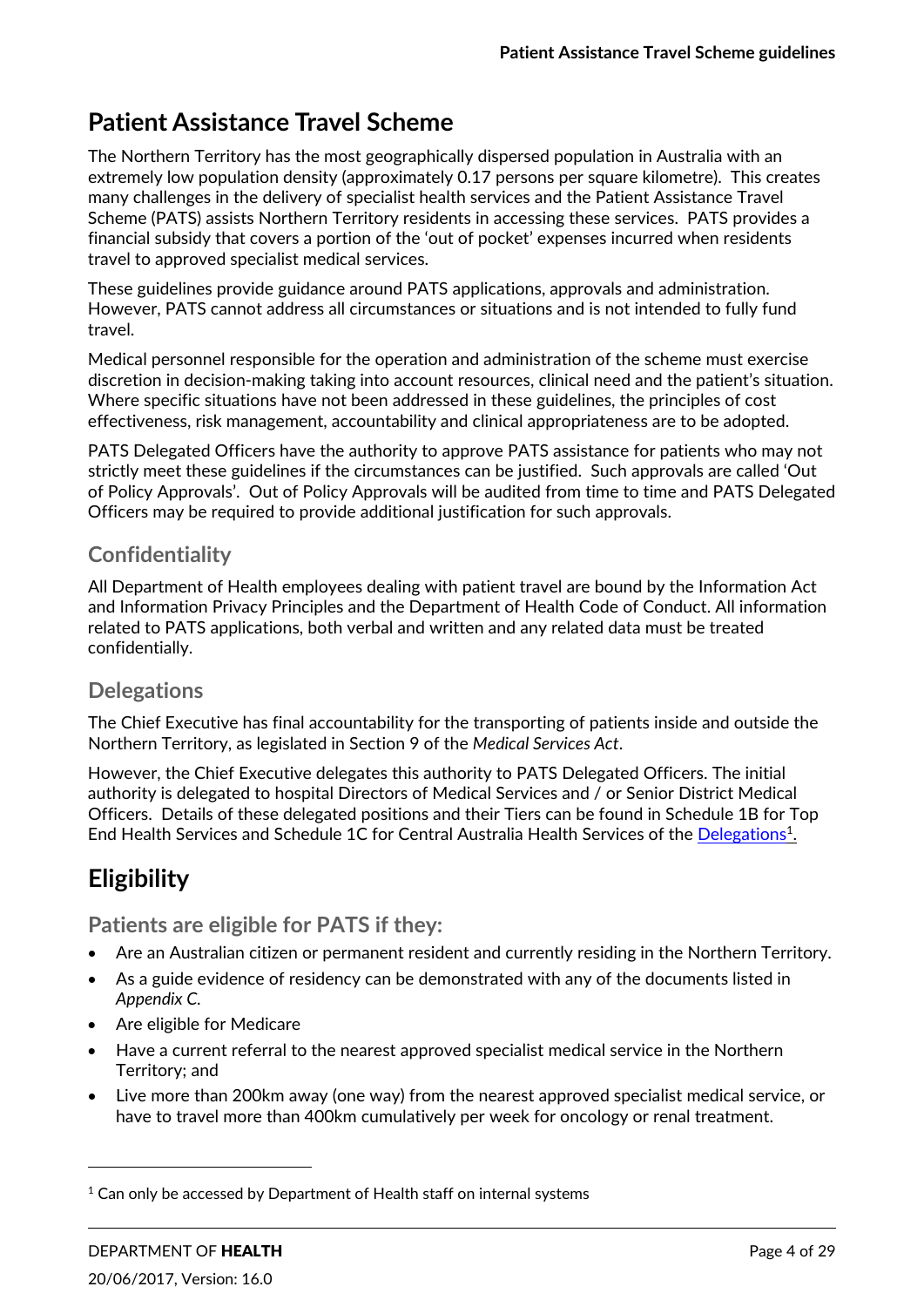**Patients are not eligible for PATS if they:**

- Are on holiday or on business and live in another jurisdiction.
- Are undertaking a journey to or from Australia.
- Are a Fly-in-Fly-out (FIFO) contractor whose permanent residence is not in the Northern Territory.
- Have an accepted claim from a third party, for example workers compensation, travel insurance or the Territory Insurance Office (motor vehicle accidents).
- Have coverage from a third party for example, Commonwealth Department of Veterans Affairs or Northern Territory Department of Corrections.
- Are a Medicare Reciprocal Rights Card holder.

# **Details of eligibility**

#### **Distance threshold**

Patients must need to travel more than 200 kilometres one way or more than 400km cumulatively in one week (to attend eligible renal and oncology services) to be eligible for PATS.

The distance is calculated as follows:

- When residing within town boundaries the distance by road between the home town and the town or city where treatment is provided (Appendix B: Patient travel fuel subsidy reimbursements)
- When residing outside a town's recognised boundaries, the distance by road between the patient's usual residential address and the town of treatment.

**Exceptions**

- Minimum distance restrictions do not apply for PATS eligible patients repatriated following an evacuation, retrieval or inter‐hospital transfer.
- At the discretion of the PATS Delegated Officer, PATS may be approved for residential distances less than 200km (as defined above) when the patient's residence is isolated by water (e.g. offshore islands), impassable roads, or where travel involves long stretches of difficult or dangerous roads.
- A patient who originally lived more than 200km one way from the approved specialist service, but relocated long term to a major centre for specialist renal or palliative care, is eligible to receive assistance for one return flight to country to 'finish up', regardless of how long they have been away.

#### **Cross border eligibility**

In remote Australia there may be occasions where a person who is resident in another State accesses treatment in the Northern Territory because it is closer to the patient's place of residence. As the patient is not a Northern Territory resident they are not eligible for assistance under Northern Territory PATS. They may be eligible for assistance under similar patient travel schemes in their resident State or their travel may be supported by other health organisations that have the delegated responsibility for their residents health care needs.

The Northern Territory is not responsible for any costs incurred for interstate residents travelling to a specialist service in the Northern Territory or the repatriation of the patient to their place of residence.

#### **Third party cover**

Patients are not eligible for PATS if their costs are covered by a third party. This third party can be an organisation such as the Territory Insurance Office, a travel insurer or another government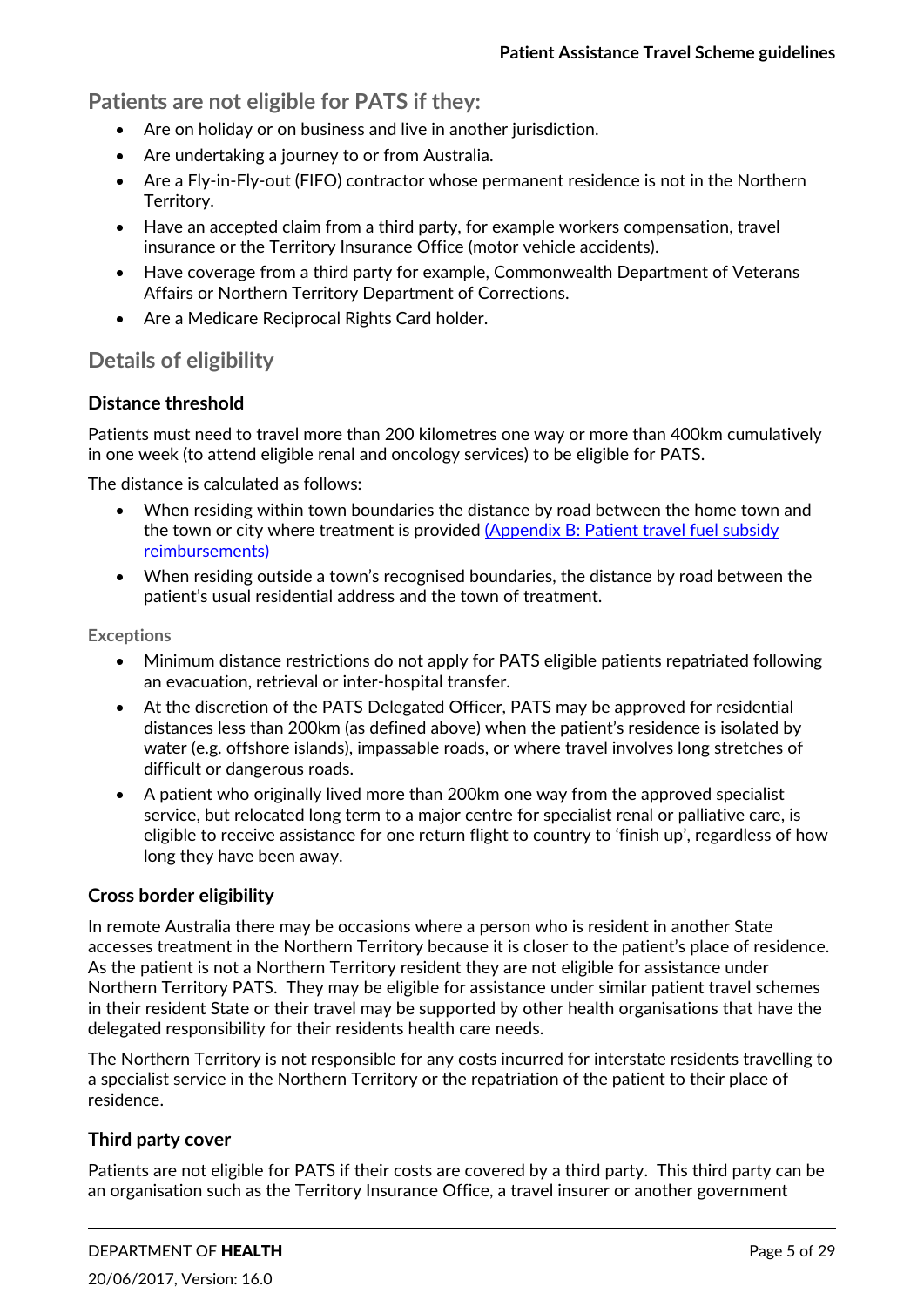department such as the Northern Territory Department of Corrections or Commonwealth Department of Veterans Affairs or Worksafe.

These patients should be treated as eligible for PATS until a claim has been formally accepted or an authority to pay has been received.

PATS is also not for use by other government departments who wish to transport clients for non‐ medical reasons or for specialist services that are not covered under PATS.

#### **Nearest approved specialist service**

PATS assistance is available for travel to the nearest approved specialist service in the Northern Territory, which is usually a service at one of the five public hospitals in the Northern Territory; Darwin, Alice Springs, Katherine, Tennant Creek and Gove, but can also be for travel to:

- Mount Isa if the patient is a resident at Lake Nash (Alpurrurlam) and the required service is not available within a clinically appropriate timeframe from a visiting specialist or via telehealth and would require a longer journey for an equivalent service in the Northern Territory.
- a visiting specialist service, when this is available within a clinically appropriate timeframe; a telehealth enabled clinic; or a Northern Territory based private specialist when the service is not provided in the Northern Territory public system.

Telehealth facilities are available in more than 50 locations in the Northern Territory. Where possible and clinically appropriate, consideration should be given to conducting the appointment via telehealth rather than requiring the patient to travel.

Only after attending a Northern Territory based specialist and it is determined the treatment for the medical condition is not available in the Northern Territory or not available within a clinically appropriate timeframe, the patient may be referred interstate for treatment.

A referral by a general practitioner, dental practitioner or non eligible specialist (see eligible specialities in Appendix A) direct to an interstate specialist is not eligible for PATS.

## **Services that are eligible for PATS**

#### **Specialist medical services**

Specialist medical services that are eligible for PATS in the Northern Territory are listed at

Appendix . The following is a list of specialist services to which particular conditions apply.

#### **Specialist oral surgery**

General dental or orthodontic services and treatment are not eligible for PATS.

PATS support is available for serious oral conditions such as:

- oral and maxillofacial surgery;
- cleft lip and palate treatment;
- treatment for severe dental trauma or severe dento-facial infections; and
- for patients who require dental treatment as a clinical prerequisite for other intensive treatment or surgery.

To be eligible for PATS the service must be provided by a practitioner with current recognition by the Health Insurance Commission Provider Section as a specialist orthodontist or oral‐maxillo‐facial surgeon. The surgeon must be listed with PATS as a recognised provider.

#### **Services involved in the fitting of prosthetics and orthotics**

Patients travelling for the fitting of an artificial limb or artificial eye are eligible for PATS assistance.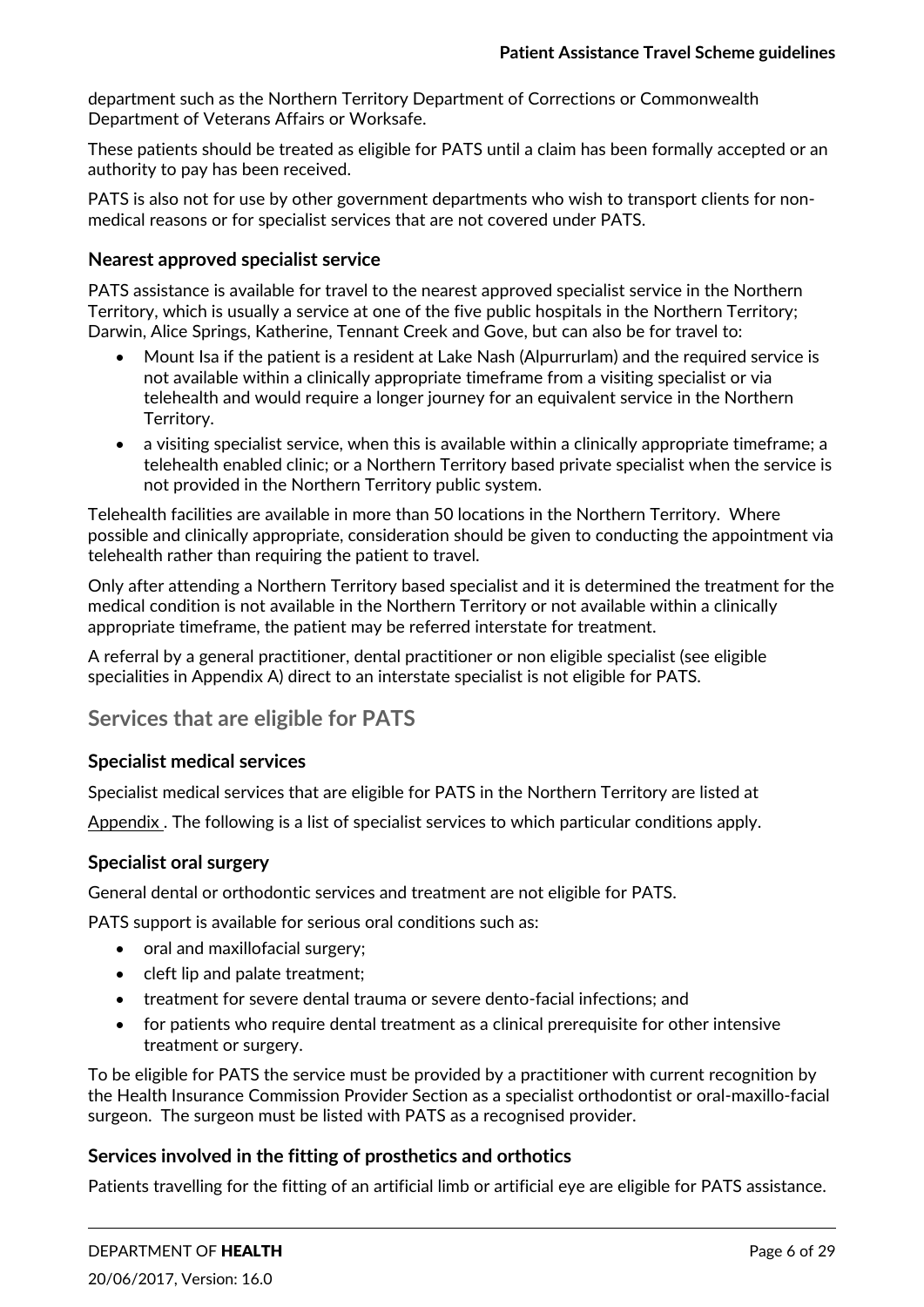#### **Obstetric confinement**

PATS support is available for women who live more than 200km one way from Darwin, Alice Springs, Gove and Katherine hospitals to travel to one these centres for obstetric confinement. This is generally from the thirty-eighth week of pregnancy or otherwise according to clinical need.

There is no automatic approval for an escort to accompany a patient travelling for obstetric confinement, except in circumstances where the patient has a child under the age of two who is travelling with them (see Automatic approval of an escort).

Escorts requested outside of the above circumstance have to be approved on a case by case basis with reference to the escort criteria outlined in these guidelines (see Escorts.)

Exceptions can be made to the 200km eligibility rule (see Exceptions) at the discretion of a Tier4 (TEHS) or Tier3 (CAHS) executive.

## **Other services available for PATS under certain conditions**

Access to the following services is subject to the criteria detailed and has to be approved by a PATS Delegated Officer.

#### **Allied health services**

Access to Allied Health services is supported by PATS in the following circumstances:

- When treatment by an Allied Health service is required in conjunction with intensive or surgical treatment (that cannot be provided locally), PATS assistance may be approved by the PATS Delegated Officer for up to seven days before or after the intensive treatment or surgery.
- If further Allied Health treatment is required, the PATS Delegated Officer, in consultation with the treating practitioner, can approve a further fourteen days of PATS assistance in continuity with the first seven days (a total of 21 days).
- Any further treatment is subject to a special application from the treating practitioner and must be approved by a Tier4 (TEHS) or Tier3 (CAHS) Executive.
- If the patient, after completing their treatment, has returned to their usual residence and is found to require additional Allied Health Services related to the original episode of intensive or surgical treatment, the PATS Delegated Officer in consultation with the referring practitioner may approve one further visit, within a six month period that will be funded by PATS.

## **Assisted Reproductive Technology (ART)**

The World Health Organisations defines clinical infertility as:

- "a disease of the reproductive system defined by the failure to achieve a clinical pregnancy after 12 months or more of regular unprotected sexual intercourse."… (WHO‐ICMART glossary1).
- the inability of a sexually active, non-contracepting couple to achieve pregnancy in one year. The male partner can be evaluated for infertility or subfertility using a variety of clinical interventions, and also from a laboratory evaluation of semen." (Semen manual, 5th Edition 3)

Primary infertility is defined as:

"When a woman is unable to ever bear a child, either due to the inability to become pregnant or the inability to carry a pregnancy to a live birth she would be classified as having primary infertility. Thus women whose pregnancy spontaneously miscarries, or whose pregnancy results in a still born child, without ever having had a live birth would present with primarily infertility." (WHO)

Secondary infertility is defined as: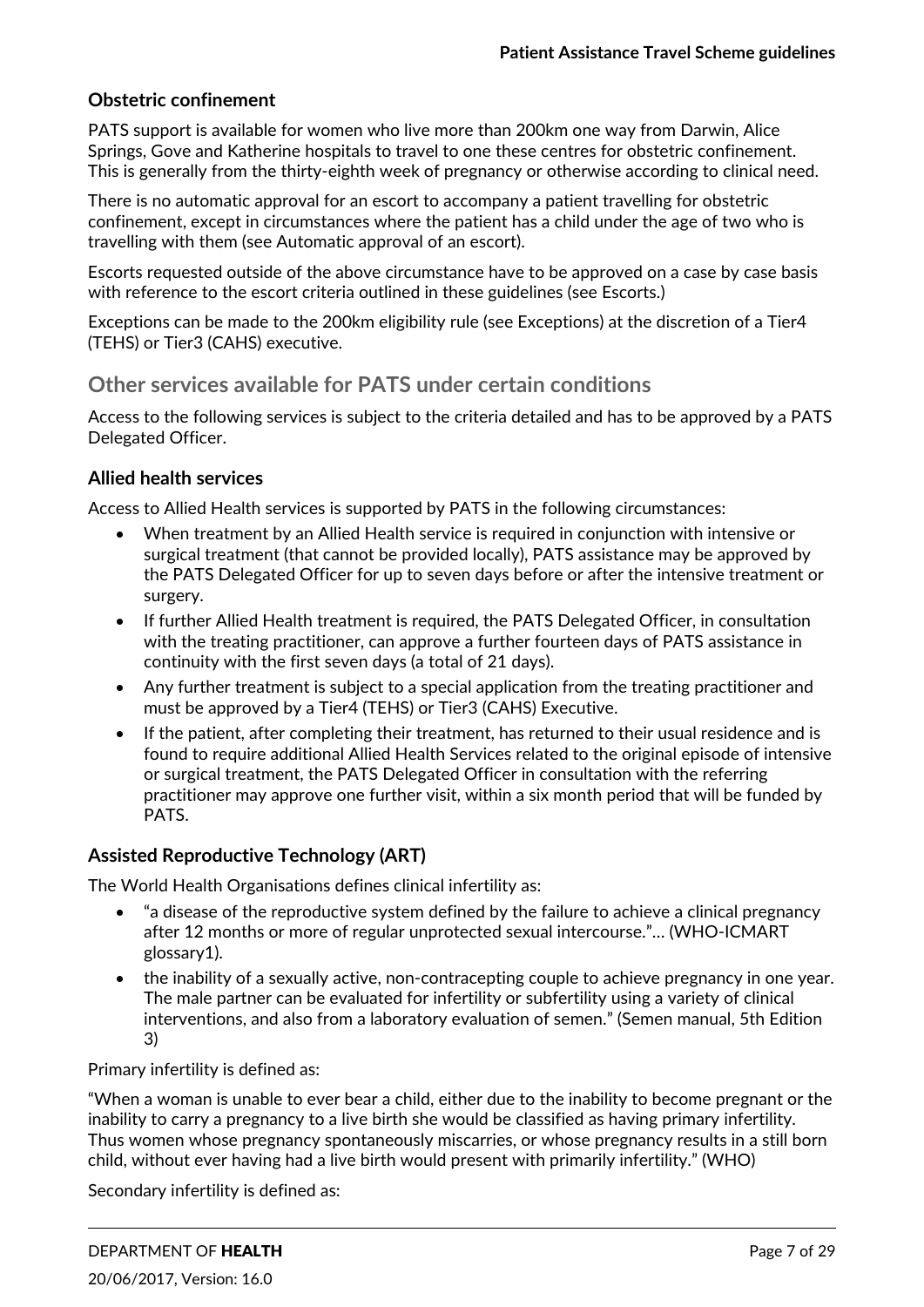"When a woman is unable to bear a child, either due to the inability to become pregnant or the inability to carry a pregnancy to a live birth following either a previous pregnancy or a previous ability to carry a pregnancy to a live birth, she would be classified as having secondary infertility. Thus those who repeatedly spontaneously miscarry or whose pregnancy results in a stillbirth, following a previous pregnancy or a previous ability to do so, are then not unable to carry a pregnancy to a live birth would present with secondarily infertile." (WHO)

Patients receiving ART treatment for infertility, including In Vitro Fertilization (IVF), are eligible for PATS assistance where there is a diagnosis of clinical primary infertility within a current and existing relationship; or where there is a diagnosis of secondary clinical infertility within a current and existing relationship and where a live birth has not been achieved, for example where the patient repeatedly miscarries or has a stillbirth.

Access to PATS for both definitions ceases on the first live birth.

A patient's partner who is being assessed when investigating causes and treatment for infertility is himself a patient and eligible for PATS. Escorts are not automatically available and the usual criteria applies.

Approval can be given for all intrastate travel for available reproductive treatment subject to the above criteria. Interstate travel can be approved only if the treatment is not available in the Northern Territory. The maximum entitlement per patient is three interstate trips per treatment year. Additional trips interstate are not subsidised. The patient must be made aware of the limits that apply.

#### Note:

The Northern Territory follows the South Australian legislation on reproductive technology (Assisted Reproductive Treatment Act 1988 (South Australia). The Act allows access to ART based on infertility not circumstance.

#### **Routine antenatal care (normal pregnancy)**

- A pregnant woman can receive PATS support for routine antenatal appointments with a specialist obstetrician or a public hospital antenatal clinic in addition to those provided during obstetric confinement.
- The care can be provided by a registered midwife, resident or a visiting medical practitioner.
- The patient is eligible for a maximum of three appointments when antenatal care can be provided locally at an accessible health care centre, this includes Telehealth enabled centres and visiting specialists.
- The patient is eligible for a maximum of 10 appointments when antenatal care is not available locally.

#### **Complicated and/or high risk pregnancy**

A patient with a medically or obstetrically complicated pregnancy will be eligible for PATS assistance based on clinical need as determined by the referring and treating practitioners.

#### **Medical termination of pregnancy**

When a woman requires an early medical termination of pregnancy and does not have access to safe accommodation within two hours' driving time from a hospital emergency gynaecology service she will be eligible for PATS financial assistance at the usual rate. Assistance provided will include transport and accommodation costs and automatic eligibility for an escort. The patient will be covered under the PATS program until the patient is discharged by a suitably qualified medical practitioner. Any further follow up appointments required for this procedure will also be eligible for PATS.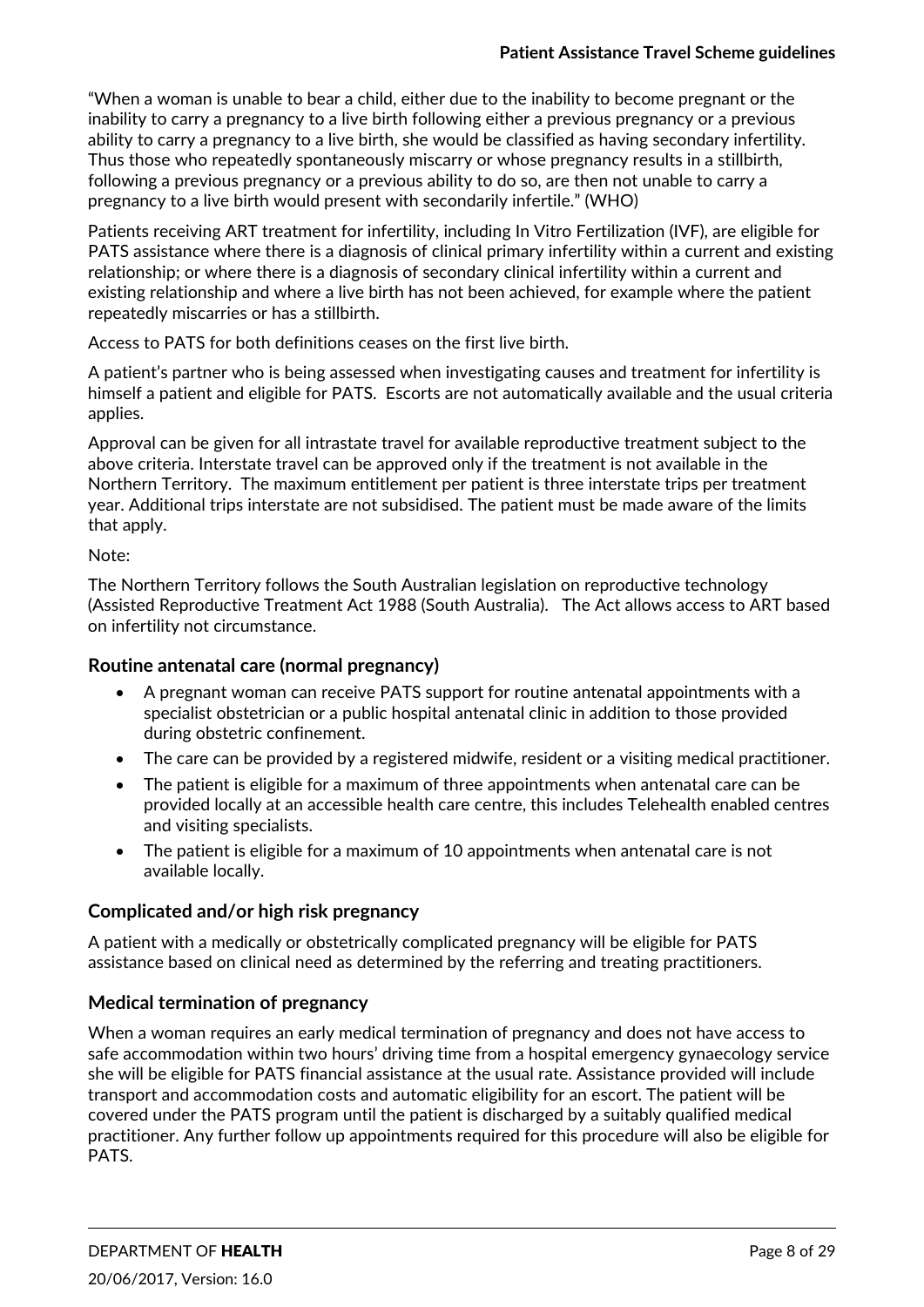#### **Sexual Assault Referral Centre**

Access to PATS is provided for Sexual Assault Referral Centre (SARC) clients in the following circumstances:

- Children or adults who are travelling for forensic medical or medical examination following sexual assault at SARC or the nearest hospital are eligible for PATS assistance.
- Children or adults with acute injuries that require a broader medical response, such as presentation at the Emergency Department and / or consultation with a paediatric service at the nearest hospital are eligible for PATS assistance.
- Children or adults who are travelling for counselling only and are not receiving services in conjunction with the above are not eligible for PATS assistance.

In the case of an emergency retrieval or evacuation, children and adults are eligible for PATS assistance to repatriate to their places of residence as per the PATS guidelines.

#### **Choice of specialist**

PATS assistance is available when a patient is referred to the nearest approved specialist service in the Northern Territory. If the patient chooses to see a specialist that is not at their nearest approved service (for example an interstate specialist) they are not eligible for PATS.

#### **Private patients**

Patients who have private insurance cover may access PATS assistance if their referral is to the nearest approved specialist service in the Northern Territory; or a Northern Territory resident specialist has determined that the service is not available in the Northern Territory and has referred the patient interstate. If the patient chooses to travel to a destination for treatment that is not their nearest approved specialist service they are not eligible for PATS.

#### **Second opinion**

A patient has the right to obtain a second opinion; however travel and accommodation is at their own expense and they are not eligible for PATS.

#### **Death of a patient or escort during an episode of care**

- When a PATS eligible Northern Territory resident has died during an episode of treatment (whether interstate or intrastate) repatriation of the body to their place of residence is covered under PATS. This includes patients who have relocated to a major centre for long term treatment; e.g. renal patients.
- PATS Offices are to make the necessary arrangements in consultation with an approved funeral director.
- If the patient has travelled with an approved escort and the escort has not already returned home their return journey home is funded under PATS.
- If the escort is receiving an accommodation subsidy at the time of the patient's passing, an additional two nights of subsidy can be provided to allow the escort to make arrangements for the return journey.
- If transport schedules necessitate the escort remaining in accommodation for longer than two additional nights the PATS accommodation subsidy can be extended to cover this period.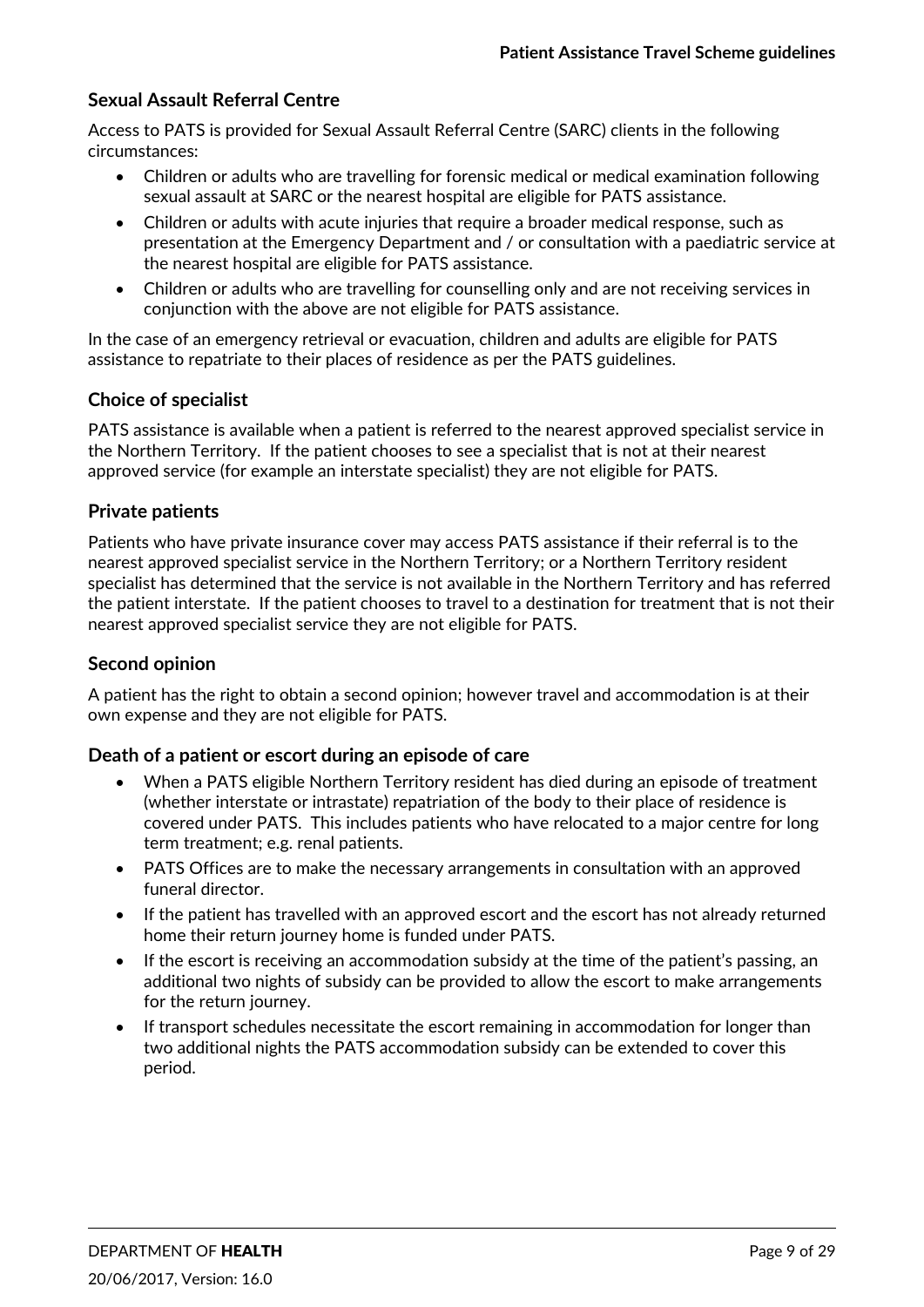**Repatriation of a patient after an evacuation, retrieval or inter‐hospital transfer**

Evacuations and retrievals occur when a patient has an acute medical problem and must be transferred to a Northern Territory Hospital (retrieval) or from a tertiary hospital in the Northern Territory to an interstate tertiary facility (evacuation).

An inter-hospital transfer (IHT) is the transfer of an inpatient from one hospital to another.

Evacuation, retrievals and IHT's, although classified as patient travel are not PATS events as the patient does not have a referral to an approved specialist medical service. However, patients (and associated escorts) who are returning home following an evacuation, retrieval or IHT are repatriated under PATS.

Generally patients are repatriated to their place of residence; however at the patient's request repatriation may be to the place from which they were evacuated, if the cost is comparable, or the patient pays the difference in fares.

Standard PATS eligibility applies for the patient, with the exception of the distance eligibility, which is waived. Upon discharge of the patient, PATS will cover the standard accommodation subsidy until transport is available.

Patients are not required to accept repatriation services. However, if the patient is not repatriated within two weeks of discharge and there is no clinical reason for them to remain near the approved service (for example for follow‐up treatment or post‐operative allied health services), they are to be informed that access to PATS support ceases at that time.

Repatriation via PATS (following an evacuation, retrieval or IHT) is only for Northern Territory PATS eligible residents. Interstate or overseas residents who have been subject to an evacuation, retrieval or IHT have to make their own repatriation arrangements once they have been discharged from hospital.

Evacuations and retrievals and IHTs cannot be authorised to circumvent the PATS approval process.

# **Escort for a patient who is evacuated, retrieved or transferred**

In an emergency the first priority is the transport of the patient to appropriate medical care. The authorised medical officer may approve an escort at the time of evacuation, retrieval or transfer, or the PATS Delegated Officer may do so later if an escort is considered necessary in accordance with the guidelines.

The escort may not be able to travel with the patient for operational reasons even in circumstances where the patient automatically qualifies for an escort (e.g. the patient is under 18 years of age). The carriage of an escort at the time of evacuation, retrieval or transfer is not the first priority and can only be authorised after consultation with the pilot and flight nurse.

When the escort cannot travel with the patient, PATS will fund the transport of the approved escort to the treating location as soon as transport is available. If the approved escort chooses to arrange their own travel the costs can be reimbursed as per the guidelines.

Transport of an escort for an evacuated, retrieved or transferred patient (via PATS) is only for Northern Territory PATS eligible residents. Escorts accompanying patients who are interstate or overseas residents have to make their own travel and repatriation arrangements.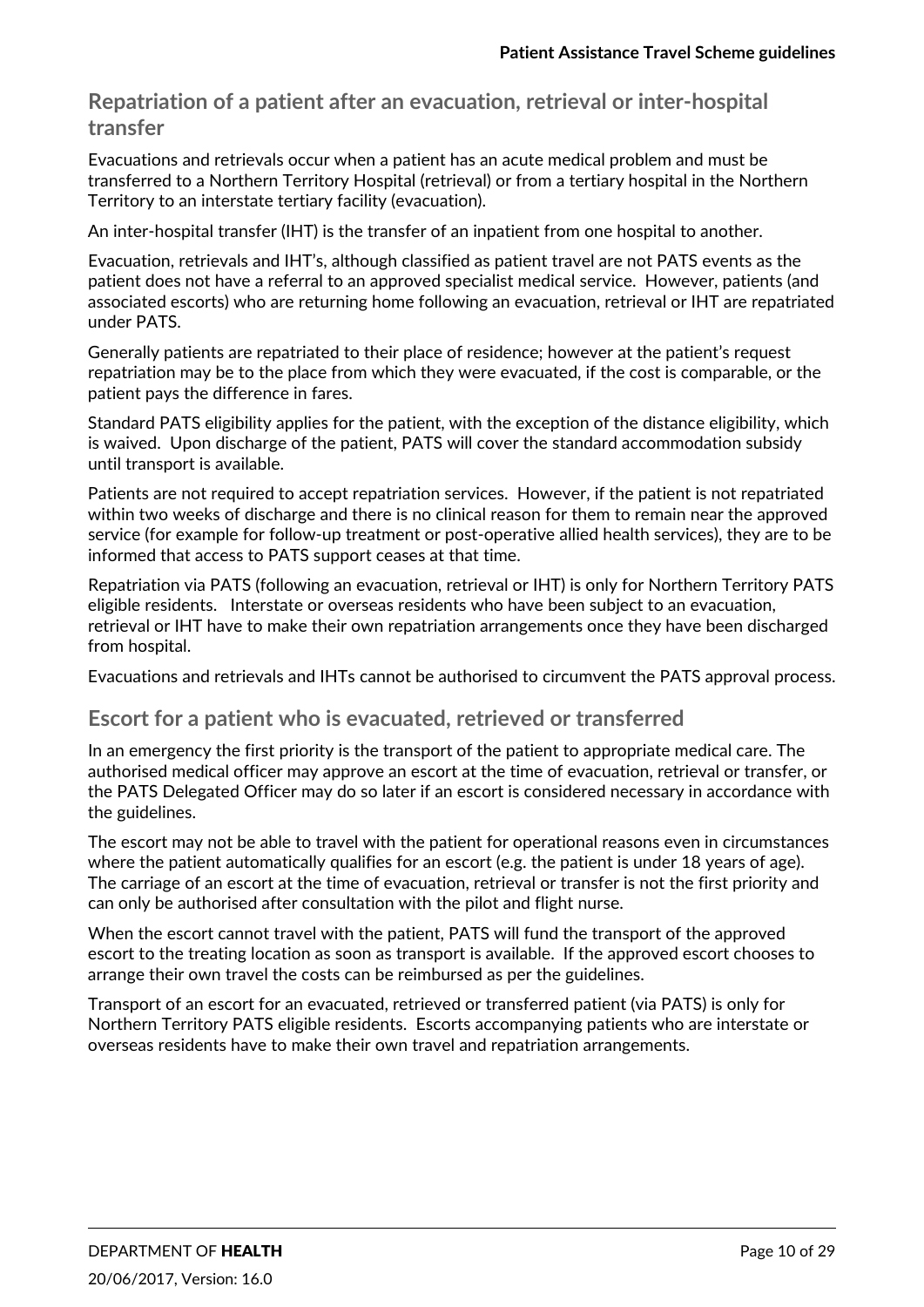# **Applying for PATS**

# **Applications**

Applications are made on behalf of the patient through the electronic Travel Management System – TMS (see Requesters).

If an application meets the standard eligibility criteria then the application is likely to be automatically approved. Applications outside the standard criteria will be forwarded to a PATS Delegated Officer for assessment. The delegate may approve the application if they consider that the details provided in the application warrant approval. Such approvals are called 'Out of Policy Approvals'. The delegated officer is responsible for all 'Out of Policy' approvals and may be asked to provide detailed justification for audit purposes.

# **PATS referral procedures**

A recommendation by a Northern Territory resident specialist is required for referrals to some Northern Territory sub‐specialities and for all interstate sub‐speciality referrals.

All PATS applications for reviews or follow‐up care must be clearly justified on clinical grounds and approved only on the basis that the follow-up care cannot be provided via telehealth, by a visiting specialist or primary health care professional.

#### **Booking options**

Once the travel application has been approved travel bookings can be made by the Patient Travel Clerk or the patient can make their own bookings and claim reimbursement if they prefer (see

Transport subsidies).

Where the patient makes their own bookings they are responsible for payment to the vendor for all accounts and should seek reimbursement of the relevant subsidy from the PATS Office at the completion of their travel, but no later than three months after their last appointment or scheduled treatment.

If a patient elects to book transport or accommodation which is more expensive than the applicable PATS subsidy, the patient is responsible for the difference in costs. There can be no exceptions to this as it is the patient's choice to book accommodation directly and they are making their own decision to book fares and accommodation that suit their individual requirements.

When the bookings are made by the PATS office the patient is responsible for any difference in accommodation costs and the accommodation subsidy. With regards to transport, the most appropriate mode of travel is determined by PATS staff with consideration to distance, availability, accessibility, patient preference and medical condition.

# **Claiming reimbursement of expenses**

When seeking reimbursement for costs, the following must be attached to the fully completed and signed Specialist Certification Form (produced by TMS on the patients travel itinerary):

- Original tax invoices and receipts for travel and accommodation subsidies, excepting fuel subsidies as outlined in (Appendix B: Patient travel fuel subsidy reimbursements).
- Original public transport tickets, proof of payment for e-tickets or the traveller's copy of tickets or itinerary where air travel has been undertaken are also required.
- Accommodation invoices and receipts need to identify the claimant by name, and specify the dates of accommodation and be in alignment with the treatment period.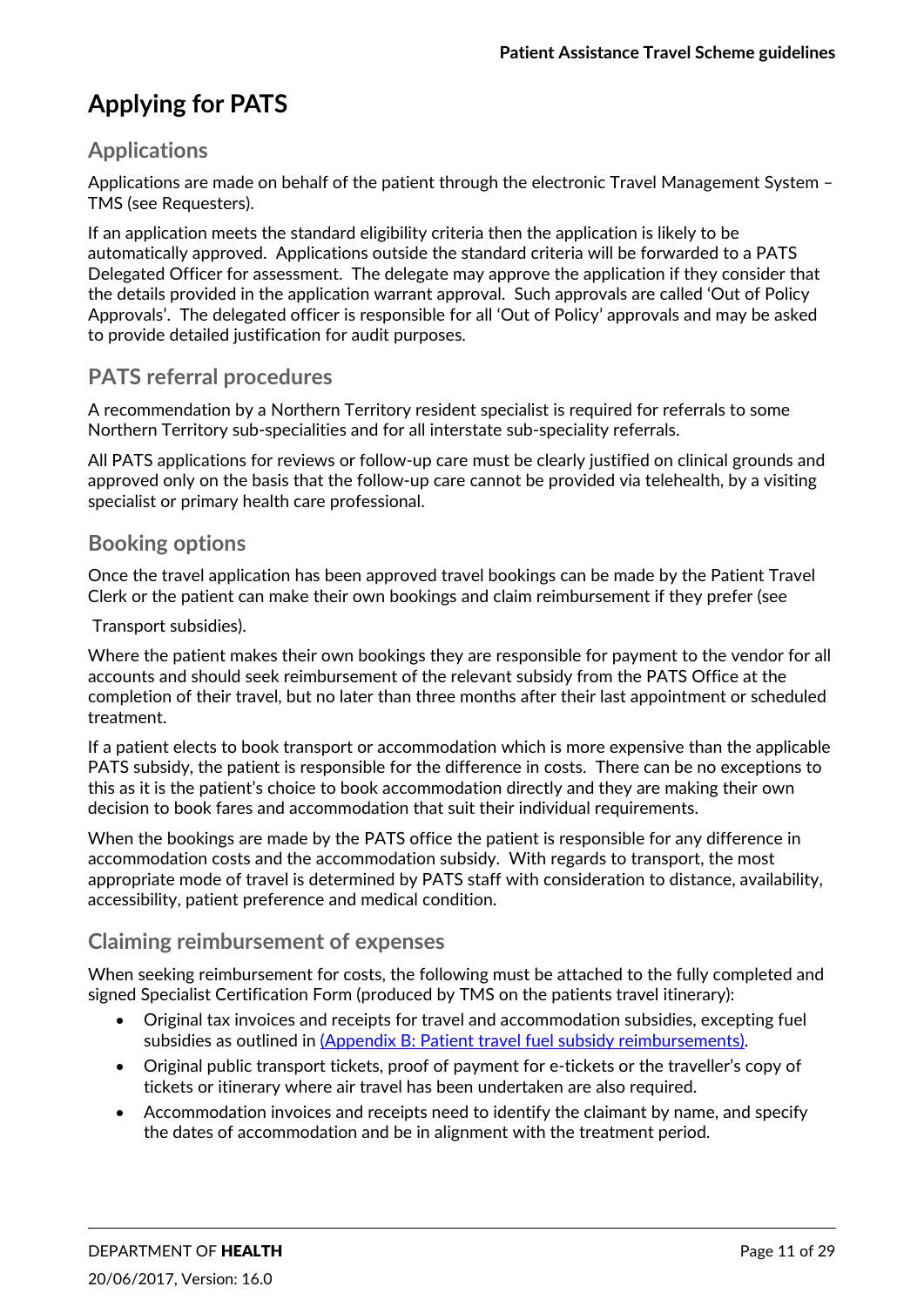- Only approved patients and escorts can receive the accommodation subsidy and only for the approved accommodation period. Any additional accommodation charges must be paid by the patient.
- Photocopied receipts are not accepted and receipts will not be returned to the applicant after a payment is made.
- Incomplete or unsigned forms will be returned to the patient for rectification.

# **Retrospective applications**

If after travelling a patient becomes aware that they may have been eligible for PATS they can make a retrospective application and claim.

The claim must be lodged within three months of completion of treatment and is subject to the usual PATS criteria and reimbursement procedures.

It is the patient's responsibility to provide any information required to assess a claim. This includes a copy of their referral from a Northern Territory specialist to an interstate specialist.

On lodging a retrospective application the patient should be informed that normal approval process apply and that their application may not be accepted.

# **No show and did not attend**

A 'No Show' is recorded if a patient or approved escort fails to travel on pre‐booked transport, and has not provided a minimum of 48 hours' notice that they will not be travelling.

A 'Did Not Attend' is recorded if the patient or approved escort travels as planned but does not attend their appointment and has not provided a valid reason for not attending.

If travel and accommodation has been booked twice for a patient attending a specialist medical service and:

- they have not travelled or did not attend;
- have not given 48 hours or more notice of their intention not to travel or non-attendance; and
- there are no extenuating circumstances for non‐travel or non‐attendance, or a separate arrangement has been made with the local PATS office; then
- any further travel has to be paid for by the patient or family and will be reimbursed by PATS once the travel and medical treatment has been completed and documentation provided.

Exceptions to this arrangement have to be approved by a Tier4 (TEHS) or Tier3 (CAHS) executive. Patients can regain access to the pre‐booked service funded by PATS at the discretion of the Tier4 (TEHS) or Tier3 (CAHS) executive.

# **Roles and responsibilities**

**Roles and responsibilities of requesters, PATS Delegated Officers, travel clerks, patients and escorts**

#### **Requesters**

A requestor is a registered health professional or dental practitioner who has been authorised to request PATS support for patients they are referring to approved specialist medical services.

Before applying for PATS on behalf of the patient the requester must consider whether the service can be delivered via telehealth or by a visiting specialist. This applies in particular to reviews and follow‐up appointments.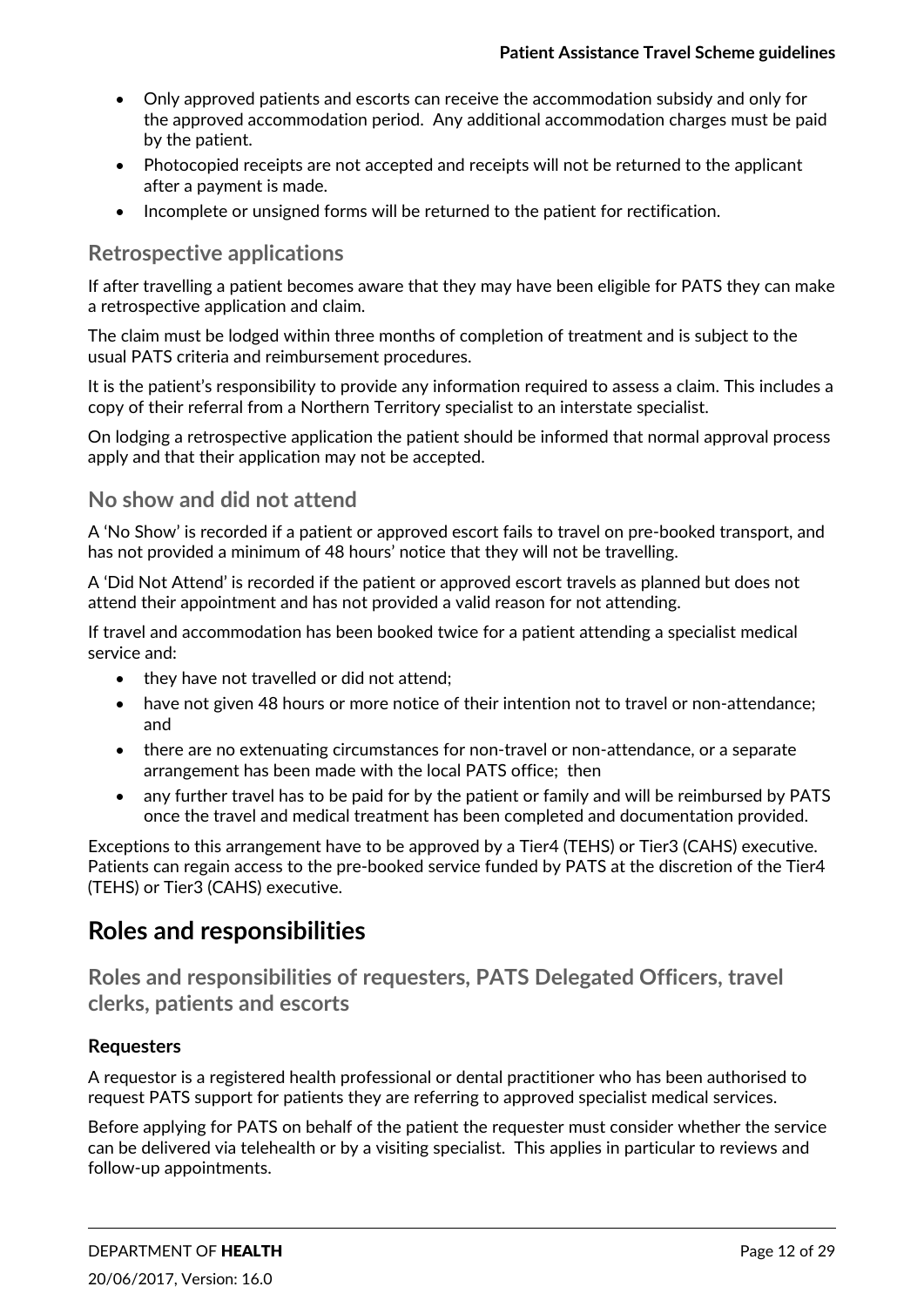To submit an application for PATS, the requester will need to:

- Determine the patient's financial classification; for example if the patient is has an approved claim for assistance from a third party source (for example the Department of Veterans Affairs, Territory Insurance Office or other government department) they are not eligible for PATS.
- Ask for the necessary information from the patient to complete an application form. The TMS will not allow the submission of applications if mandatory fields have not been completed.
- Fully substantiate the need for an escort for patients aged 18 years and over with regard to the escort criteria (see Escorts) provided in these guidelines.
- Specify any special requirements or needs for mode of transport, with due regard to the patient's health status, mobility and personal preference (e.g. unwillingness to fly with a preference to travel by road).

**NOTE:** If the patient wishes to make their own travel and accommodation arrangements this must be noted in the application, otherwise the PATS office will make the bookings on the patient's behalf when the application has been approved.

The requester will also need to:

- Explain to the patient (and escort) that the application for PATS support is subject to approval. The requestor must not make any assurance to the patient about the availability of the subsidy in their particular circumstance.
- Discuss with the patient (and escort) the length of time they may be away from home and the expected duration of treatment (if known).
- Provide any relevant clinical information to the patient (and escort) and explain the reasons for treatment and the importance of attending the specialist service in relation to the patient's health care.
- Ensure that the patient understands the treatment and provides informed consent to undertake the treatment and the travel that is necessary.
- Provide the patient with relevant printed and/or online materials explaining their treatment and provide the patient with the contact information for their local PATS Office.
- Assist in prioritising requests by submitting routine requests in TMS five days prior to travel. Urgent requests will continue to be prioritised.
- Notify the patient of the outcome of a rejected application

#### **PATS delegated officers**

The TMS will automatically approve most applications that are 'In Policy', which means they meet all of the usual eligibility criteria. Applications that are not automatically approved by the TMS will be forwarded to a PATS Delegated Officer for assessment.

In many instances non‐automatic approvals that are within guidelines will be routine or relatively minor decisions. For all non‐automatic approvals the PATS Delegated Officer is required to clearly document reasons for approval in the TMS. Additional documents can be attached to the travel requestion to support decision making.

Applications that are Out of Policy are sometimes required when the circumstances are unusual or highly discretionary. The PATS Delegated Officer at Tier4 (TEHS) and Tier3 (CAHS) has the authority to approve Out of Policy applications when they consider that on the basis of the evidence provided the PATS application should be approved, with the primary responsibility being to patient care and clinical outcomes.

Before approving support the PATS Delegated Officer needs to:

Review the application and understand the reasons for rejection by the TMS.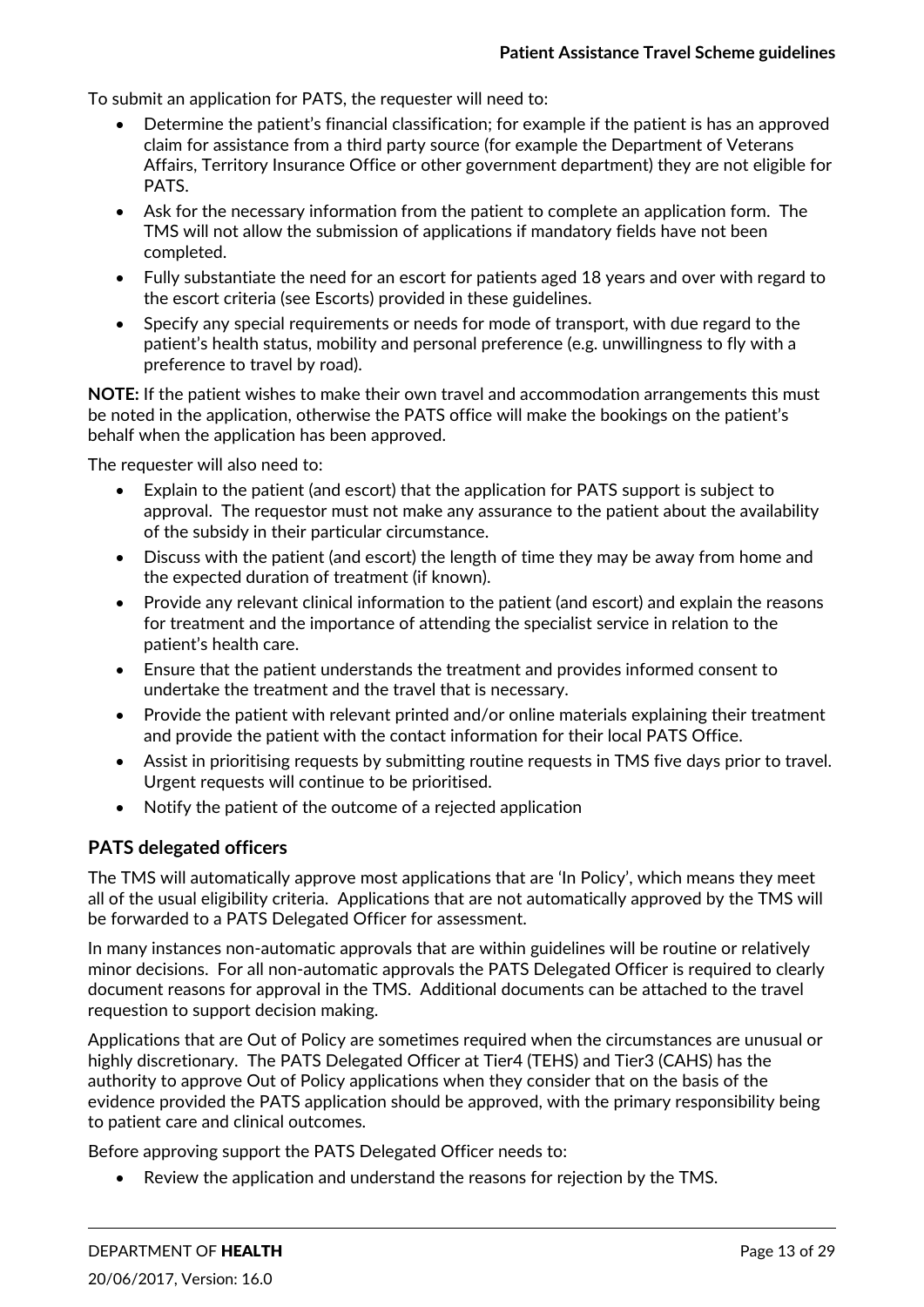- Develop an understanding of the scope of assistance that has been requested, and ensure that the non‐automatic or out of policy usage is appropriate under the circumstances incorporating the principles of cost effectiveness, risk management and clinical need.
- Consult with the requester if further information is required and refer applications to the Tier4 (TEHS) and Tier3 (CAHS) approver or Health Service Chief Operating Officer for a decision if necessary.

#### **Patient Travel Clerks**

The PATS Office provides the patient with the information and assistance they need and can make bookings for patients if required. PATS Clerks must:

- Provide information and assistance to patients on travel and accommodation bookings on receipt of an approved application.
- Check on the application to see if it is indicated that the patient wishes to arrange their own travel.
- Take into account the patient's wishes with regards to modes of travel if indicated on the travel form.
- Provide the patient with a travel itinerary when the application has been approved sufficiently in advance.
- Explain any extra costs to the patient, i.e. balance of accommodation, no coverage for incidentals etc.
- Liaise with patient if any claimable subsidies are to be ceased, for example 12 month accommodation subsidy.
- Explain the patient's responsibilities under PATS and ensure that the patient receives all relevant information they will require to undertake their travel.
- Enter required data accurately into the TMS including "no shows" and "cancellations" and ensure patient data is kept up to date at all times.
- Process payments and patient reimbursements as required.

#### **Patients**

Patients are required to:

- Travel to appointments that have been arranged on their behalf or give at least 48 hours' notice of inability to travel to enable cancellation of the travel.
- Notify the local PATS office of any changes to their appointment or treatment dates.
- Be responsible for all costs that are not eligible for PATS subsidy and any gaps between the subsidy and actual cost.
- Ask their specialist/treating clinician to complete their Specialist Certification Form.
- Complete their return journey within 14 days of their last appointment or hospital discharge, unless otherwise specified by their referring or treating physician.
- Acquit their travel within three months following the date of the last specialist appointment, date of hospital discharge, or last eligible service.
- Notify their PATS office of a change in residential address during the period of treatment.

#### **Escorts**

An escort is approved for a patient based on the criteria outlined in these guidelines (see Escorts) and the escort must assist the patient during travel and the treatment period, be available to provide for the personal needs of the patient and attend medical appointment with the patient if required. The escort must also: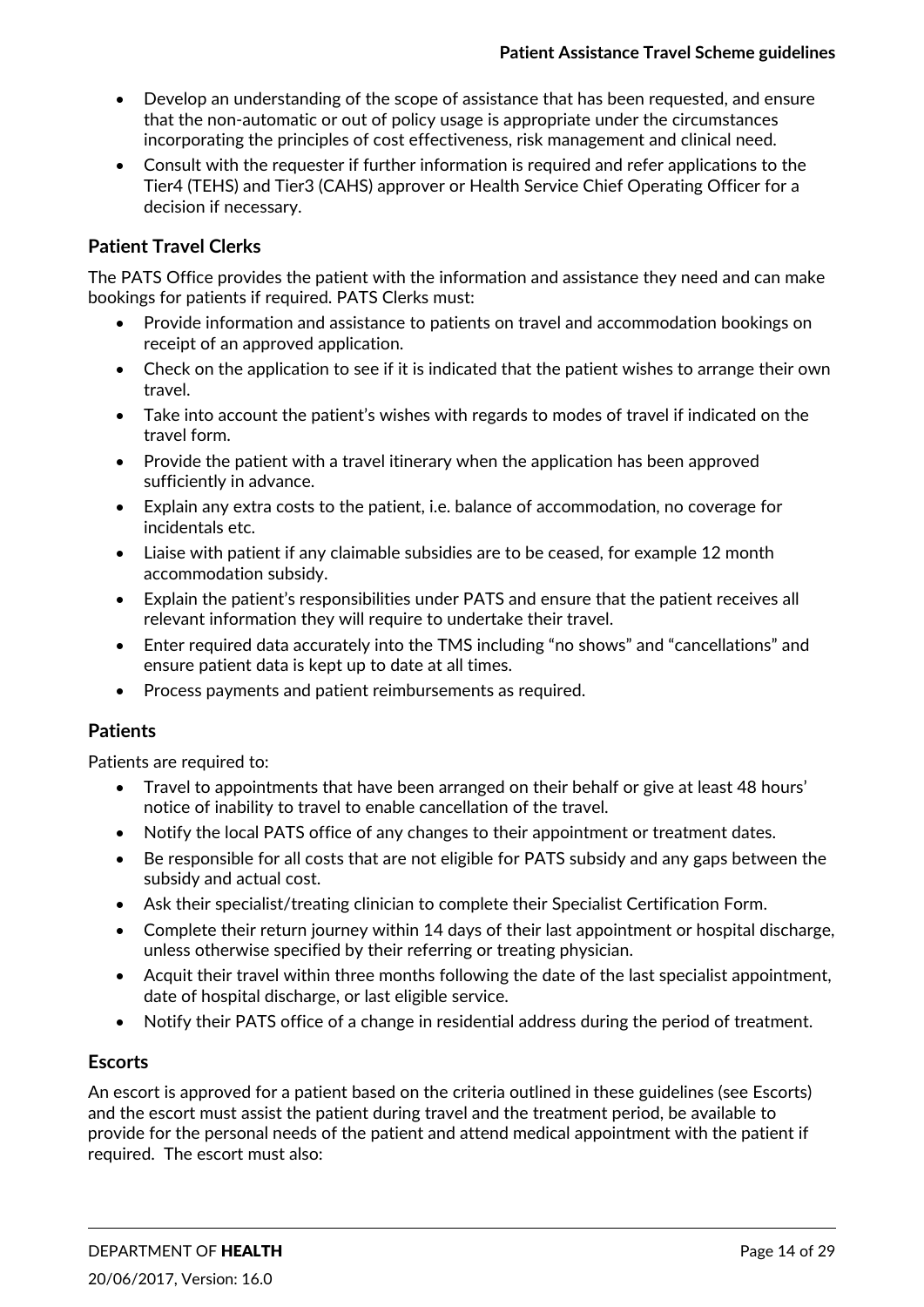- Undertake travel as arranged on their behalf or give at least 48 hours' notice of inability to travel to enable cancellation of the travel.
- Be responsible for all costs that are not eligible for PATS subsidy and any gaps between the subsidy and actual cost.

#### **Transport subsidies**

## **Air travel**

Given the distances involved in travelling within the Northern Territory the most efficient mode of transport for patients is often by air – commercial or charter.

There is flexibility in the booking process, however the guiding principle is that the most economical fare should be booked, taking into account the patient's medical condition, their age, time of the appointment, the need to ensure the patient's safety on arrival and access to accommodation. This applies to travel booked by PATS offices and by patients themselves.

For example, it is not necessary to book the cheapest fare if the flight would arrive at an unreasonably early or late hour, meaning that the patient will be unable to check into accommodation or have somewhere safe to go.

A further example would be if booking a slightly more expensive fare results in savings in accommodation costs for the patient (and escort if approved). In this case a 'flexi‐saver' fare can be purchased, even though it is for a higher amount.

However, if the patient is making the bookings and chooses a more expensive fare, purely for personal convenience or books in business class, then they will be responsible for the difference in the cost of the fare.

Travel between Alice Springs and Darwin and interstate travel is to be by regularly scheduled commercial airlines.

#### **Air travel bookings**

#### **PATS office books flights**

When the PATS Office books the flights only one way tickets are to be issued because the date of the return journey will depend on the outcome of the appointment or admission, patients making their own bookings should be advised to do the same.

When it is time for the patient to return home the PATS staff are to make arrangements and inform the patient in a timely manner.

#### **Patient books own flights**

When a patient is making their own bookings they are reimbursed at the same rate that would have applied if the PATS office had made the booking for them.

If the patient chooses a more expensive fare for personal convenience, or books a business class fare, they will be responsible for the difference in the cost of the fare.

A patient who against advice books a return flight, which they subsequently cannot use due to the continuation of their treatment or convalescence, is not entitled to claim any fare difference, rebooking fees or loss of fare that may result.

## **Road travel ‐ private vehicle**

If a patient requests to travel by road in their own vehicle, instead of by air or by bus, the request should be given due consideration.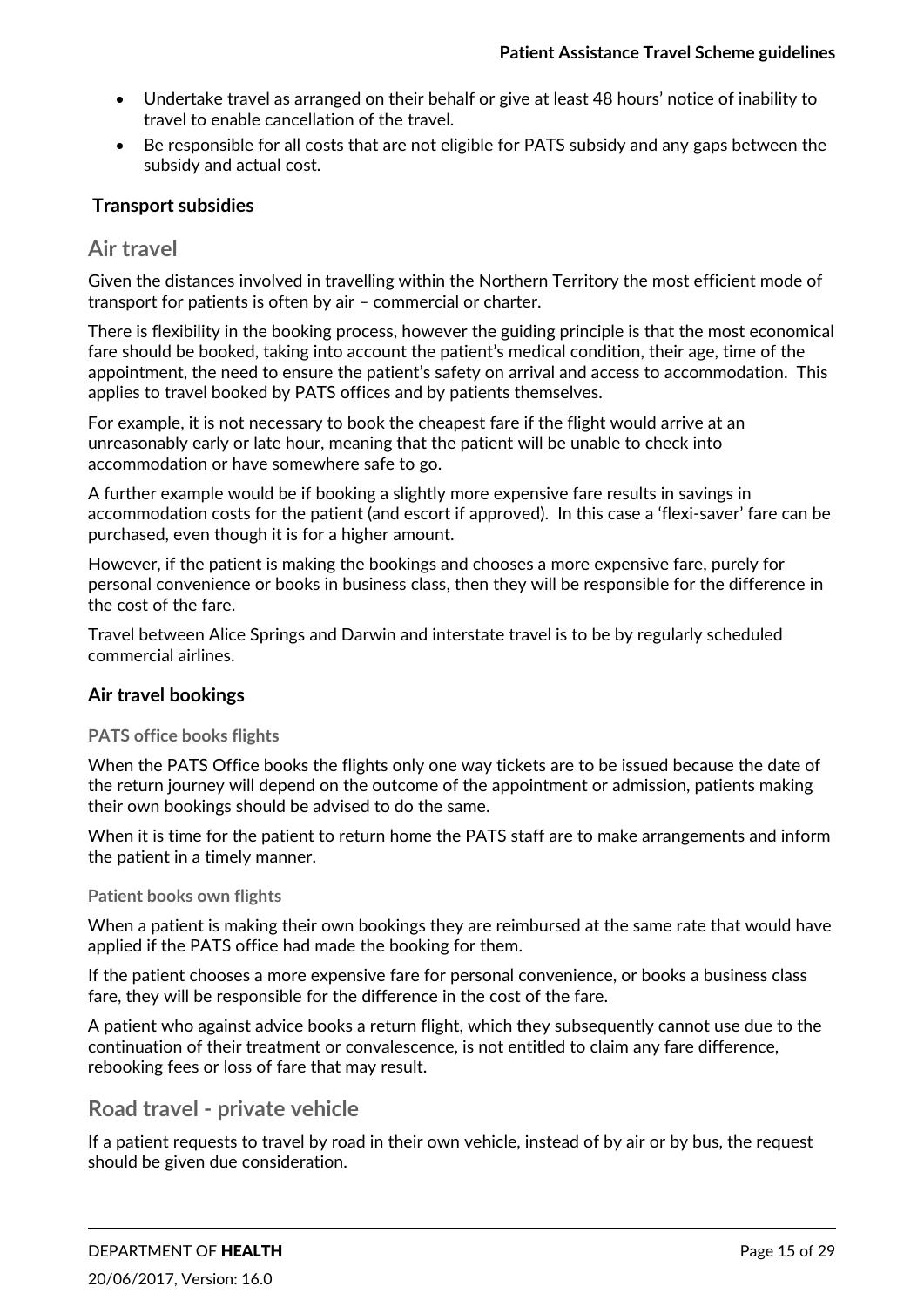The fuel subsidy is provided for the kilometres travelled based on the pre‐determined distance between the patient's town or their home address if outside town and the appointment (Appendix B: Patient travel fuel subsidy reimbursements).

The patient is responsible for any additional fuel costs and any additional kilometres travelled. The subsidy does not cover wear and tear or depreciation expenses for the vehicle. The subsidy is fixed at 20c per km per patient, for up to three patients travelling together in the same vehicle (i.e. a maximum of 60 cents per kilometre claimable).

The Department of Health supports safe driving practices. If a patient chooses to travel by car to their appointment and has to travel more than 10 hours within a 24 hour period, they are eligible for one night's accommodation during the trip. If the patient chooses to travel over a number of days, they are not eligible for any extra accommodation subsidy during the travel period.

#### **Bus**

PATS will fund the lowest available fare from the bus departure point closest to the patient's home to the destination closest to the medical service, taking into account reasonable departure and arrival times and the patient's condition and individual needs.

# **Ground transport reimbursement**

All patients can claim a reimbursement for approved ground transport expenses incurred for incidental travel between home and transport hubs, appointments and accommodation, for example taxi fares and public transport. Hire car expenses cannot be claimed and ground transport does not cover fuel, this is addressed in the section above; i.e. *road travel private*. The ground transport reimbursement is paid to patients upon presentation of dated tax invoices and/or public transport tickets. The dates on the receipts must agree with the appointment schedule for the patient's specialist medical service. Escorts do not qualify for the ground transport reimbursement. However, the patient can claim for the escorts public transport tickets when they are travelling with the patient. Assistance is limited to reimbursement of the actual costs incurred for the patient and an approved escort travelling together, to a maximum of \$50 per PATS return journey. Any additional costs are the patient's responsibility.

## **Travel home between treatment**

If the patient has a series of treatments over an extended period of time they may wish to travel home between treatments. If the treating doctor advises the patient is fit to travel, they qualify for a PATS subsidy for the return journey if the subsidy for the return journey is less than the cost of continued accommodation support for the intervening period. The return journey must only be to the patient's usual residence, not to another location. If an escort has been approved and has remained with the patient during treatment they will also qualify for a return journey under the same conditions.

# **Accommodation assistance**

## **Eligibility for accommodation subsidy**

Accommodation assistance is provided in the following circumstances:

- The forward and return journeys cannot reasonably be completed in one day;
- The specialist certifies that the patient needs to stay for pre or post treatment; or
- Transport schedules are limited and the patient needs to stay overnight.

## **Accommodation subsidy amounts**

When accommodation is approved, the patient receives either: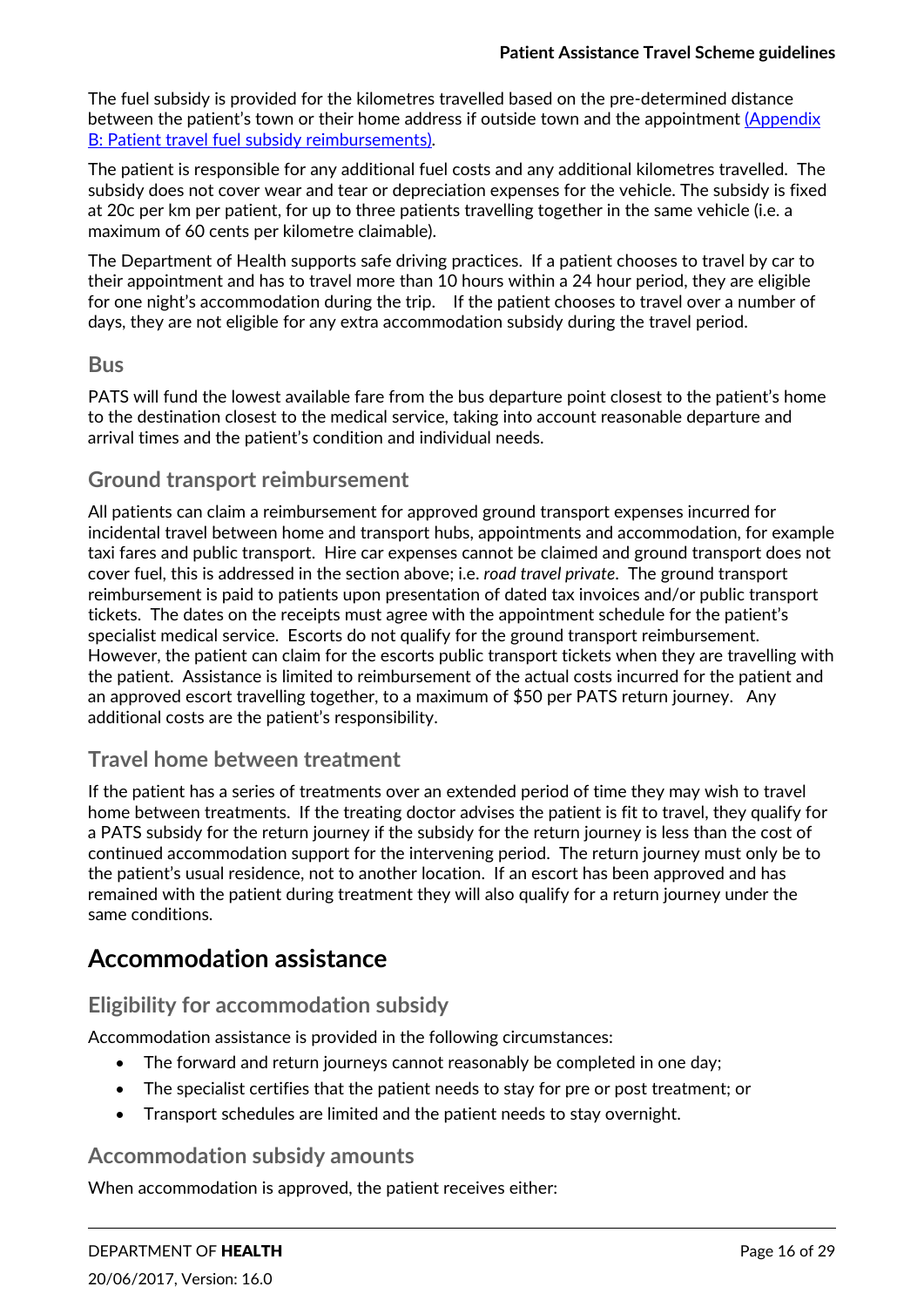- The commercial subsidy (\$60 per person per night); or
- The private accommodation subsidy (\$20 per person per night).

#### **Conditions**

- Accommodation subsidies do not apply for any nights that the patient is an admitted inpatient in the hospital.
- When an escort has been approved, they are eligible for an accommodation subsidy and remain eligible while the patient is an inpatient.
- If the escort is eligible to stay at the hospital as a boarder and this accommodation option is available, they will not be eligible for the accommodation subsidy.
- Hostel accommodation fees are paid directly to the hostel by the PATS Office and the patient is not required to make a contribution.

#### **Gaps**

- For the majority of non‐hostel accommodation the subsidy will not cover the full cost of accommodation and the patient is responsible for the difference.
- For non‐hostel accommodation PATS Offices should not pay the full rate of accommodation to providers, only the subsidised amount. Exceptions to this have to be approved by a Tier4 (TEHS) or Tier3 (CAHS) Executive (see Delegations).
- There is no reimbursement or advance for meals, phone calls or other incidental expenses.

# **Accommodation subsidy time limits**

Conditions and time limits apply for accommodation subsidies for each treatment period.

- The period the patient will need to be away is decided by the requesting practitioner and/or specialist and will generally be of a short duration.
- The expected length of stay for treatment must be specified by the requesting specialist in the initial TMS application. This can be up to period of eight weeks
- Accommodation periods beyond eight weeks are only possible under exceptional circumstances and must be approved by a Tier4 (TEHS) or Tier3 (CAHS) ‐ (see Delegations).
- There is provision for renal, oncology and transplant patients to be accommodated for more than eight weeks. However, this is at the discretion of the PATS Delegated Officer and cannot be guaranteed.
- There is an absolute maximum of 12 months continuous accommodation subsidy per patient regardless of medical condition or ongoing treatment.
- When a patient is receiving long term treatment the patient (or their family) will be informed at the nine month point by the PATS office that the accommodation subsidy ceases in three months' time.

**NOTE:** If their treatment is continuing beyond twelve months they are responsible for all accommodation costs from that point forward.

## **Accommodation subsidy ends under certain circumstances**

A patient receiving an accommodation subsidy while undertaking long term treatment will cease to be eligible for PATS assistance if they:

- Move their place of residence closer to a treatment centre and no longer live more than 200km away (or no longer travel more than 400km a week cumulatively for renal and oncology patients), or
- Have moved interstate for treatment and are no longer a resident of the Northern Territory.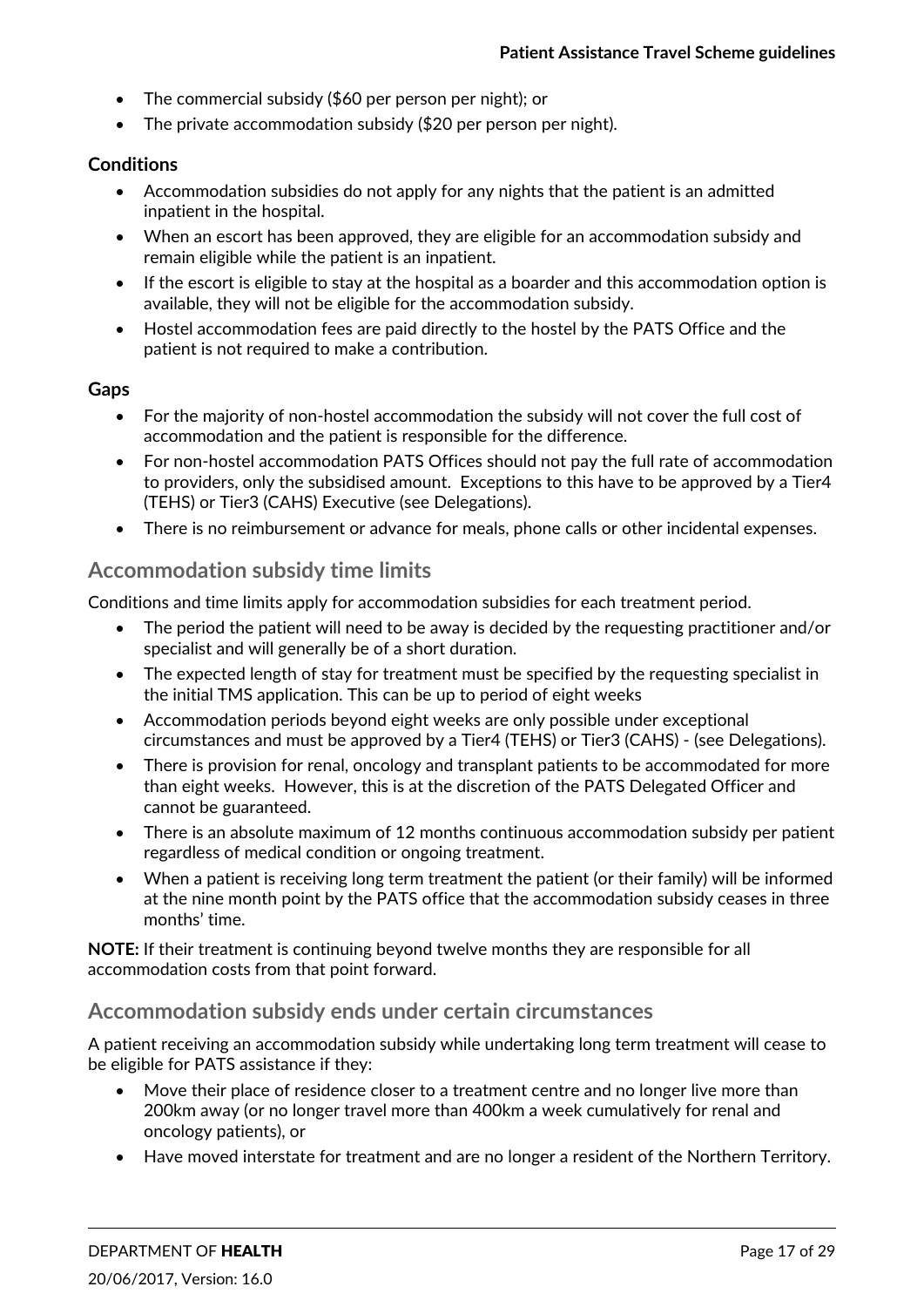# **Escorts**

# **Eligibility for an escort**

When a patient has been approved for PATS they may also qualify for one escort to assist them subject to the conditions for approval outlined in this section except in circumstances where the patient is a child with a life threatening illness in which case two escorts can be approved, see below for eligibility details.

# **Ineligibility for an escort**

Escorts are not to be approved for emotional support or to keep patients company. Escorts can only be approved in accordance with the criteria outlined in this section. When an escort is not approved, a patient may still want someone to travel with them to the appointment, which is their right, however the travel and accommodation for the escort will not be funded by PATS.

# **Automatic approval of an escort**

There are some circumstances when an escort is automatically approved:

- If a patient is travelling interstate for surgery or intensive treatments.
- Patient who is a child under 18 years of age and travelling for treatment or an appointment is eligible for one escort. The escort should preferably be the child's parent, guardian or primary care giver.
- When the patient is a child under the age of 18 and has a condition that is considered life threatening two escorts (usually both parents) can be approved. A life threatening condition is defined as "any illness or condition developed in childhood whereby the child is likely (probability of greater than 50 per cent) to die prematurely. It includes life‐threatening disabilities as well as life threatening illnesses.<sup>2"</sup>

**NOTE:** Some discretion is expected in assessing applications under these circumstances. The intent is for two escorts to be approved when there is an immediate risk of death for the patient or when major treatment decisions are to be made, but not for routine follow up appointments, reviews and consultations.

 If a mother is travelling for treatment or obstetric confinement, and has one or more children under the age of two who she wishes to travel with her, the child or children's travel can be approved. There is also automatic approval for one escort to assist. Children older than two years but less than 18 years must not be classified as escorts to circumvent the age limit.

**NOTE:** Some discretion is expected in assessing applications under these circumstances. The intent is for the child to travel and an escort to be approved when there is a treatment episode or the mother is coming into town for obstetric confinement. It is not for routine follow up appointments, reviews and consultations unless these events require the mother to be away for a number of days.

 When a woman requires an early medical termination of pregnancy and does not have access to safe accommodation within two hours' driving time from a hospital emergency gynaecology service.

# **Criteria for delegate approval of an escort**

Where an escort is not automatically approved in TMS, a PATS Delegated Officer may approve the escort in the circumstances outlined in the table below.

<u> 1989 - Jan Samuel Barbara, político establecido de la provincia de la provincia de la provincia de la provinci</u>

 $2$  Lenton, S, Stallard, P & Mastroyannopoulou, K, 2001, 'Prevalence and morbidity associated with nonmalignant, life threatening conditions in childhood', *Child Care Health Development*, vol 27,pp389‐398.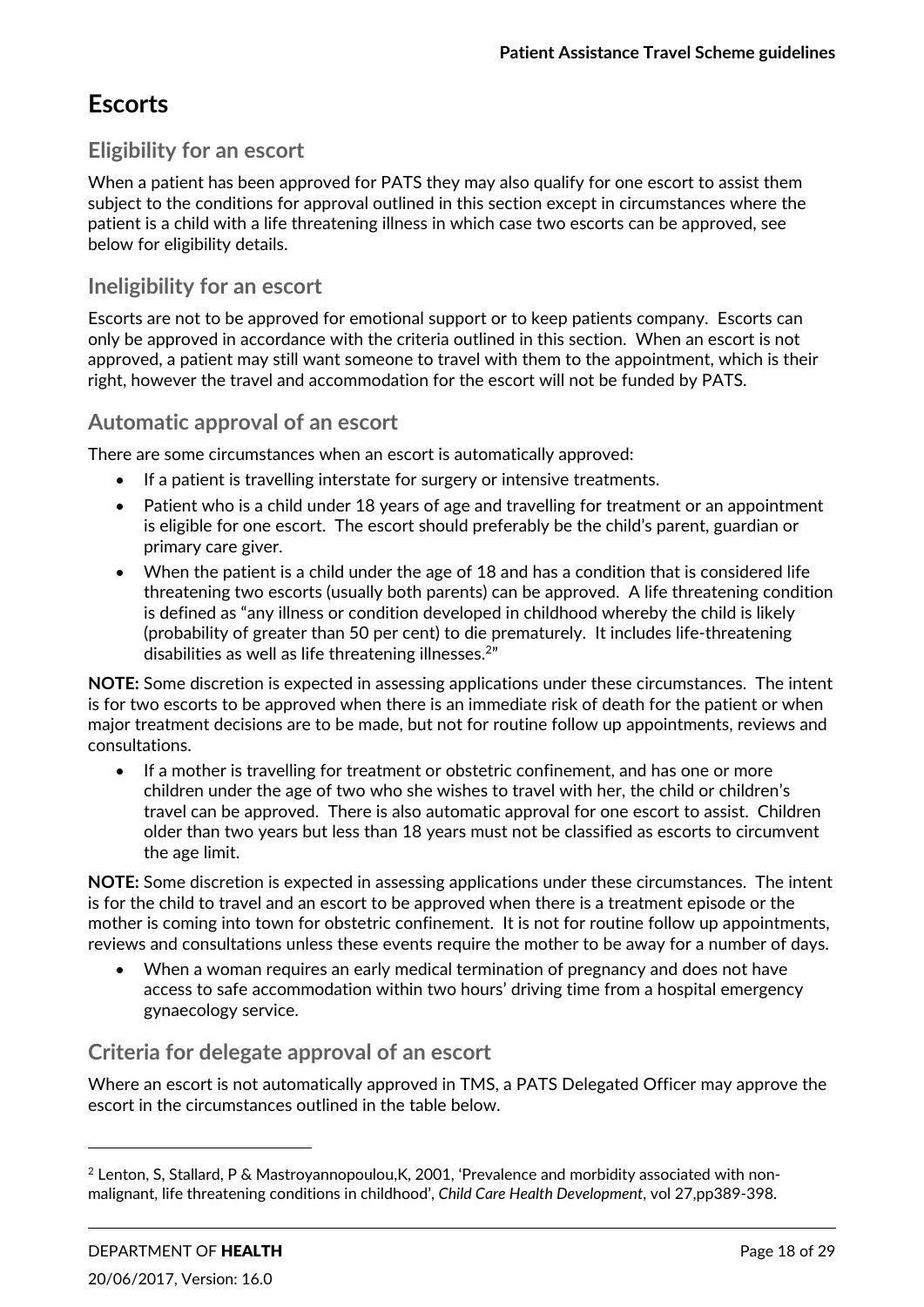The requester is to identify in the TMS the criterion under which they are requesting an escort, and the reason within the criterion, using the 'add an escort' function. For example: Impairment: dementia.

| Impairment                                  | The patient has a cognitive impairment condition, including acquired brain<br>injury, dementia or confusion. It also includes visual impairment or where<br>mobility is impaired.                                                                                                                      |
|---------------------------------------------|--------------------------------------------------------------------------------------------------------------------------------------------------------------------------------------------------------------------------------------------------------------------------------------------------------|
| Active role of carer                        | The patient has a regular and active carer. This includes instances where the<br>carer is responsible for the patient's medical treatment (renal dialysis,<br>catheterising, and administering of treatment) or personal care needs, for<br>example, in the case of patients with physical disability. |
| Assisting in patient care                   | Where the patient requires assistance for long-term specialist medical<br>treatment, and/or in decision-making about cancer treatments or assistance<br>following major procedures.                                                                                                                    |
|                                             | Where a patient is frail or elderly and requires assistance.                                                                                                                                                                                                                                           |
|                                             | Where the patient requires linguistic support, taking into account that there<br>are language support services at the five public hospitals in the Northern<br>Territory and government funded interpreter services.                                                                                   |
| To provide an alternative<br>mode of travel | Where it isn't appropriate for a patient to travel using routine transport<br>options and the escort facilitates another means of travel; for example, where<br>the patient has a visual or hearing impairment or a mental illness, such as<br>schizophrenia, psychosis or severe depressive disorder. |

# **Who can be an escort?**

An escort must be aged 18 years or older and be able to provide the necessary assistance and care. A person who is known to display anti‐social behaviour or is on a banned list (for hostel accommodation) is not to be approved as an escort.

In considering whether a person is an appropriate escort the requester and PATS Delegated Officer should also consider the following:

| Ability                 | Does the person nominated as the escort have the ability to<br>participate in the patient's medical care, life skills and<br>emotional care during transport? |
|-------------------------|---------------------------------------------------------------------------------------------------------------------------------------------------------------|
| Experience              | Has the person been an escort before, did they perform their<br>roles and responsibilities adequately?                                                        |
| Relationship to patient | Does the person know the patient, patient's family or<br>community and could this impact on their ability to assist the<br>patient?                           |

Only one escort can be approved per patient, except in the circumstance of a child under the age of 18 years who has a life threatening condition. (see Automatic approval for an escort)

# **Replacement escorts**

In some instances where a patient has been approved an escort, the escort may need to be replaced. The replacement of the escort and what assistance is provided is dependent on the situation. The following relates to the fares provided for replacement of the escort. As the patient has already been approved an escort, the accommodation subsidy will still be paid when the replacement escort arrives.

#### **Unexpected length of treatment**

If an escort has agreed to accompany a patient, but due to unforeseen circumstances the patient has to stay for long term treatment or has to be sent interstate for further medical treatment and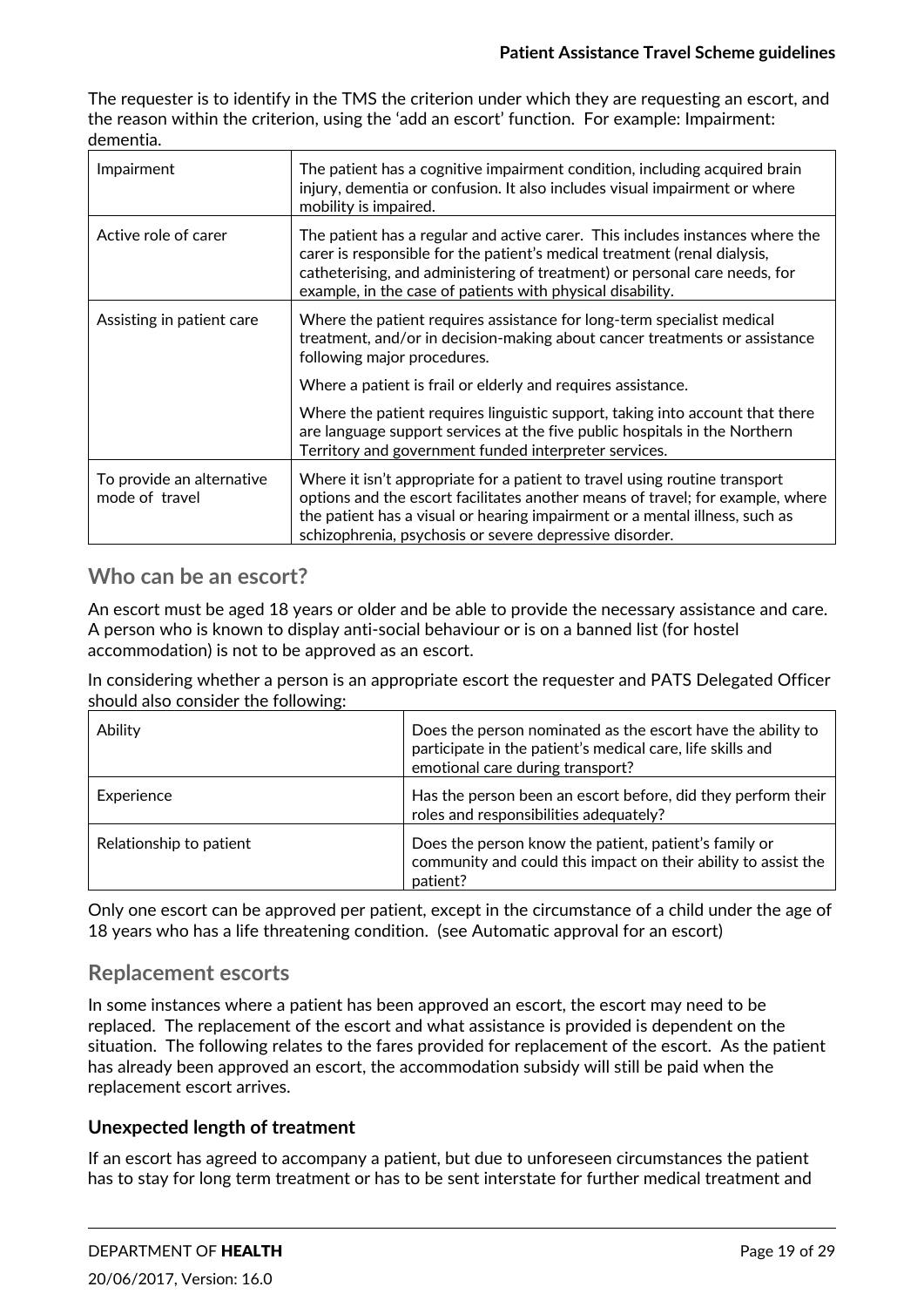the escort cannot remain, PATS may provide financial assistance for the escort to return home and for a replacement to be provided if required. This will only be permitted once. Any further replacement escorts are not funded by PATS.

#### **Escort needs to return home**

If the escort has undertaken to remain with the patient at the commencement of the trip, but has to return home for reasons outside of their control, PATS will fund the journey for either the escort to return home or for the replacement escort to travel in to the support the patient, but not both.

#### **Escort doesn't perform the duties of an escort or takes own leave**

If the escort fails to support the patient in their travel and care and/or takes their own leave, the escort is responsible for funding their return. If a replacement escort is required their travel to the patient is not funded by PATS. PATS will arrange for the return travel of the replacement escort in the same manner as would have been the case with the original escort, but only if they are accompanying the patient to return home.

Exceptions to this can only be approved by a Tier4 (TEHS) or Tier3 (CAHS) executive (see Delegations).

# **Complaints and appeals**

**What are the patient's rights to complain and appeal decisions they think are incorrect?**

The Department of Health respects the right of members of the community to comment or complain about the standard of service it provides and recognises that complaints and appeals are a component of the Department's quality patient care system which aims to make care and services more personal, more effective and safer. Safety and quality consumer feedback is considered to be an important resource in identifying opportunities to improve services.

#### **Internal complaints**

In the first instance, the Department of Health seeks to resolve patient complaints in a non‐ threatening, informal and accessible manner, at the point of service. All complaints are reviewed by the PATS Manager in the first instance. The response to the complaint can range from logging and recognising the issue to a detailed review. The degree of investigation will depend on the details of the complaint, the circumstances and outcome.

#### **External complaints**

An external complaint may be lodged with an external agency (such as the Health Complaints Commission,) where it is not possible, or where it is not desired by the patient, to lodge the complaint with the hospital.

## **What are the Hospital General Manager's responsibilities?**

As each hospital has its own PATS Office, the Hospital General Managers are responsible for the establishment of systems to ensure the following:

- A process of natural justice is afforded to all people. For example, prompt acknowledgement and investigation of complaints that are reported and recorded in a 'manner that is fair and equitable' to all parties, without prejudice or assumption, with the emphasis on providing just and objective outcomes.
- Processes are in place to retain all written complaints and associated documents in accordance with privacy legislation and any relevant disposal schedules.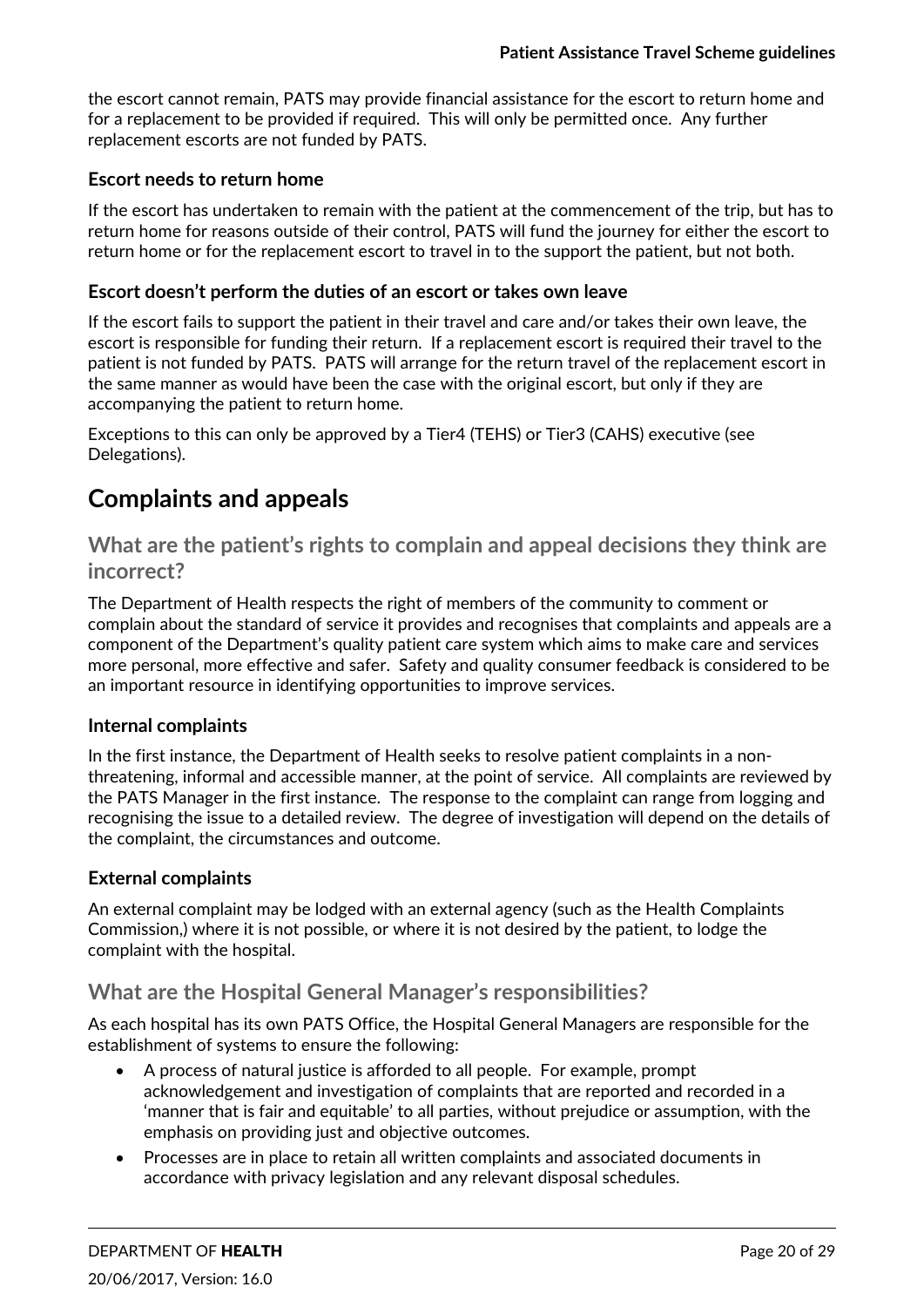- Monitoring of complaints for statutory reporting.
- Review of complaints to identify risks and trends, and outcomes of measures taken to improve future activities and processes.
- A complaints procedure that is clear and easy to access for those who need it.

**What is the role of the person making the complaint?**

In the first instance, all complainants should contact the relevant hospital PATS Manager for assistance. This is often a good way of resolving complaints and strengthening services. It can also help people to maintain a good relationship with their service providers.

Before approaching the provider, the complainant should think through the concerns and make sure the facts, as they understand them, are clearly documented.

It is helpful if the complainant provided details of their complaint in writing and includes the following information:

- A concise summary of what happened, with names, dates, times and events.
- Details about what caused the upset or concern. Problems they believe have been caused by what has, or has not, happened.
- The outcome or remedy they are seeking.

Successful resolution of a complaint is more likely if the person making the complaint is realistic about the desired outcomes. They are entitled to have a relative or close friend come with them for support if they are making a complaint in person.

The complainant should ask the provider for a date when they can expect a response and ensure the provider has their current contact details. When a response is received, the complainant can decide whether they wish to take the matter further. If they decide to do so they can refer the matter to the Health Complaints Commission.

# **What is the patient travel clerk's role?**

Patient Travel Clerks should advise patients of the appeals and complaints process when they receive a complaint that cannot be resolved immediately. The Patient Travel Clerk can assist patients by referring them to the appropriate person who may be able to resolve their complaint internally.

# **PATS office contacts**

## **Top End**

| <b>Darwin</b>          | <b>Katherine</b>   | <b>East Arnhem</b>     |
|------------------------|--------------------|------------------------|
| Royal Darwin Hospital  | Katherine Hospital | Gove District Hospital |
| First Floor,           | Gorge Road         | Mathew Flinders Way    |
| <b>Rocklands Drive</b> | <b>PMB 73</b>      | <b>PO Box 421</b>      |
| PO Box 41326           | KATHERINE NT 0851  | NHULUNBUY NT 0881      |
| CASUARINA NT 0811      | PH: 8973 9206      | PH: 8987 0540          |
| PH: 8922 8135          | FAX: 8973 9292     | FAX: 8987 0380         |
| FAX: 8922 8995         |                    |                        |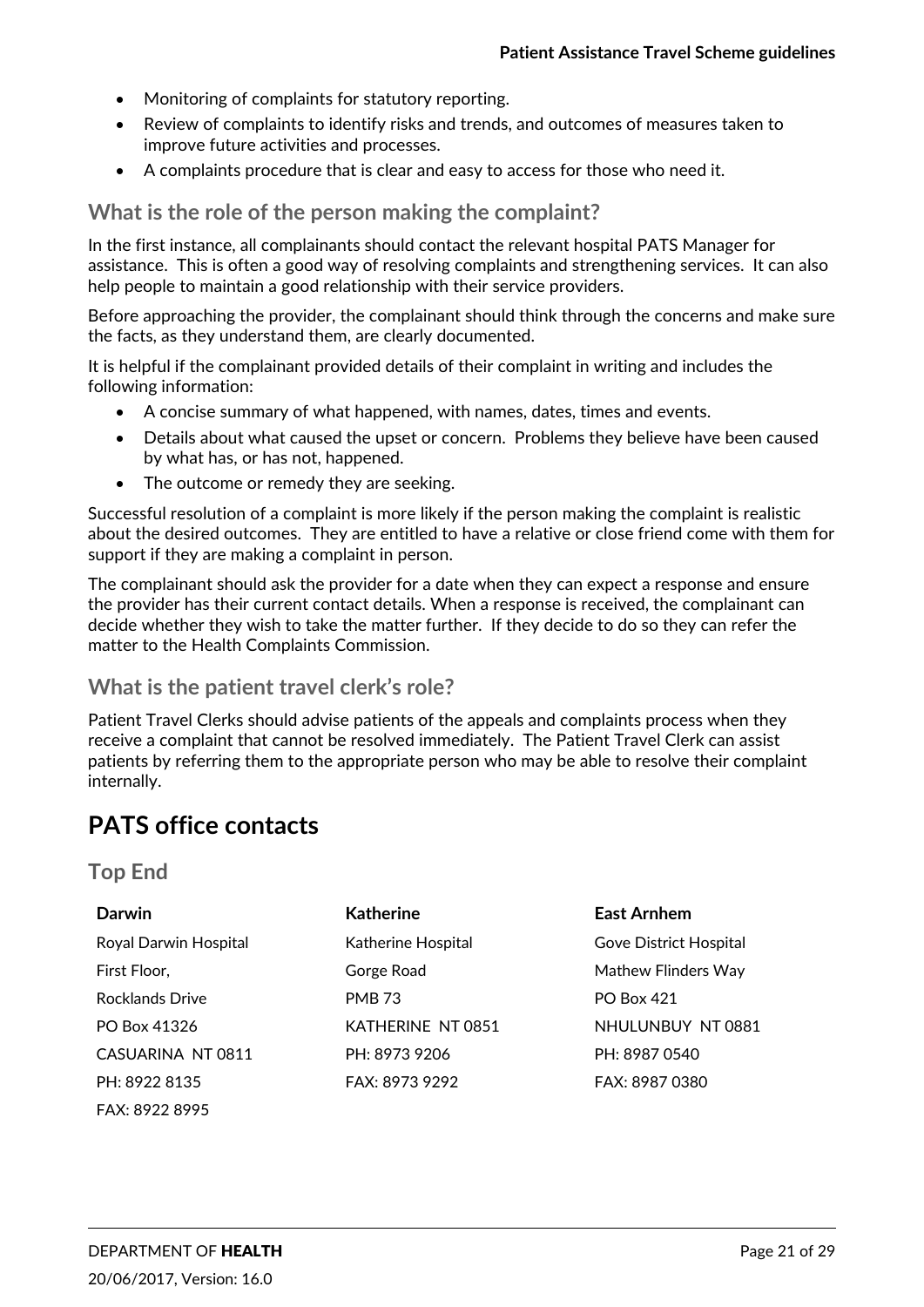# **Central Australia**

#### **Alice Springs**

Alice Springs Hospital Gap Road PO Box 2234 ALICE SPRINGS NT 0871 PH: 8951 7846 FAX: 8951 9111

#### **Barkly**

Tennant Creek Hospital Schmidt Street PO Box 346 TENNANT CREEK NT 0861 PH: 8962 4262 FAX: 8962 4205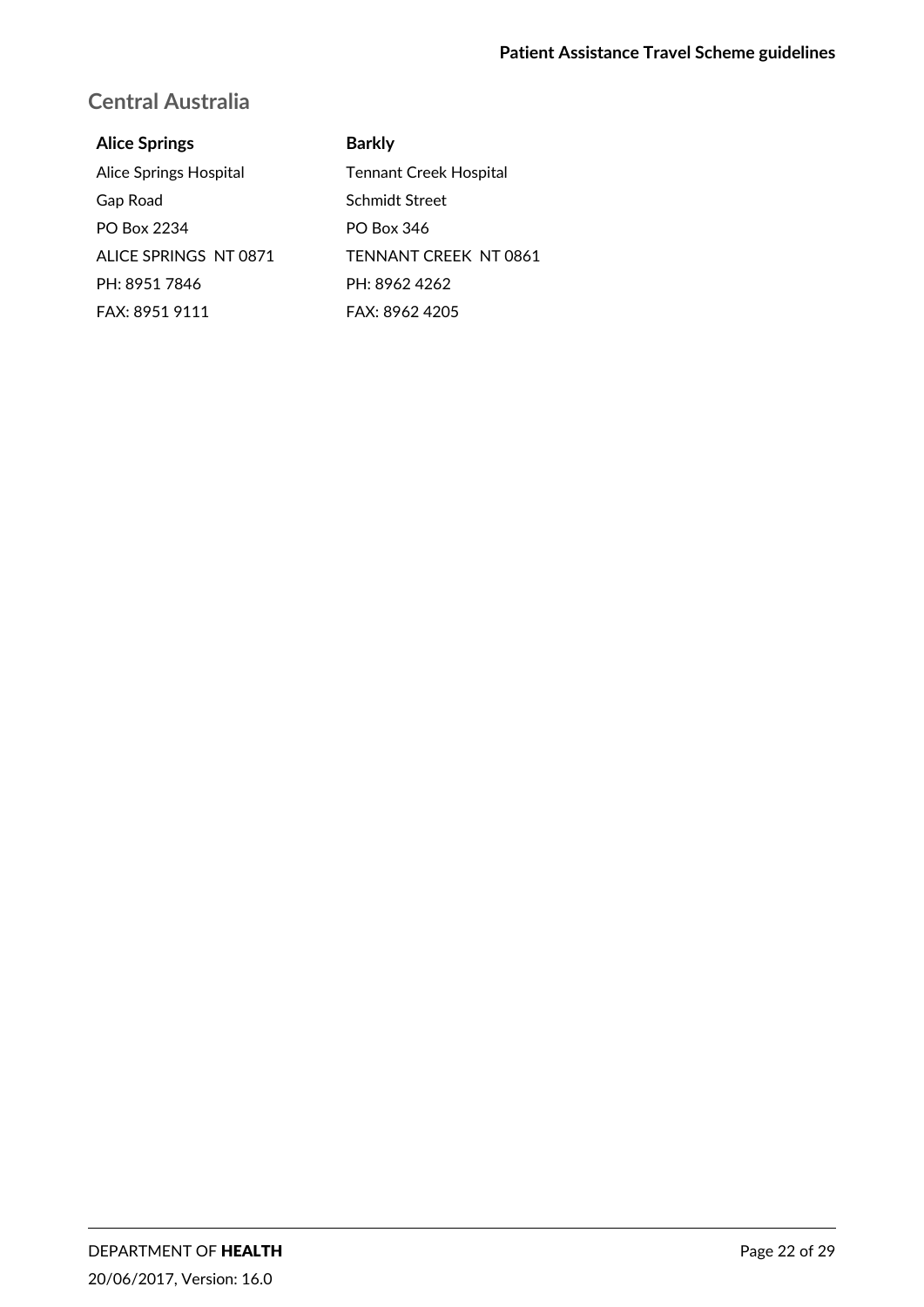# **Appendix A: list of approved specialist services**

| <b>Addiction Medicine</b>               | <b>Nuclear Medicine</b>                        |
|-----------------------------------------|------------------------------------------------|
| Anaesthesia                             | <b>Occupational Medicine</b>                   |
| Cardiology                              | Ophthalmology                                  |
| Cardio-thoracic Surgery                 | Oral and Maxillofacial Surgery                 |
| <b>Coronary Angiography</b>             | <b>Orthopaedic Surgery</b>                     |
| <b>Clinical Genetics</b>                | Otolaryngology - Head and Neck Surgery         |
| <b>Clinical Haematology</b>             | Otorhinolaryngology (ENT)                      |
| <b>Clinical Immunology and Allergy</b>  | Paediatric Medicine and Surgery                |
| <b>Clinical Pharmacology</b>            | Pain Medicine                                  |
| Dermatology                             | <b>Palliative Medicine</b>                     |
| <b>Diagnostic Radiology</b>             | <b>Plastic and Reconstructive Surgery</b>      |
| Diagnostic Ultrasound                   | Psychiatry                                     |
| Endocrinology                           | Radiology                                      |
| Gastroenterology and Hepatology         | <b>Radiation Oncology</b>                      |
| <b>General Medicine</b>                 | <b>Rehabilitation Medicine</b>                 |
| <b>General Surgery</b>                  | Reproductive Endocrinology & Infertility (ART) |
| <b>Geriatric Medicine</b>               | Respiratory and Sleep Medicine                 |
| <b>Gynaecological Oncology</b>          | Rheumatology                                   |
| <b>Infectious Diseases</b>              | <b>Thoracic Medicine</b>                       |
| Intensive Care Medicine                 | <b>Transplant Surgery</b>                      |
| Maternal-Foetal Medicine                | Urogynaecology                                 |
| <b>Medical Oncology</b>                 | Urology                                        |
| <b>Medical Termination of Pregnancy</b> | <b>Vascular Surgery</b>                        |
| Neonatal/Perinatal Medicine             |                                                |
| Nephrology                              |                                                |
| Neurology                               |                                                |
| Neurosurgery                            |                                                |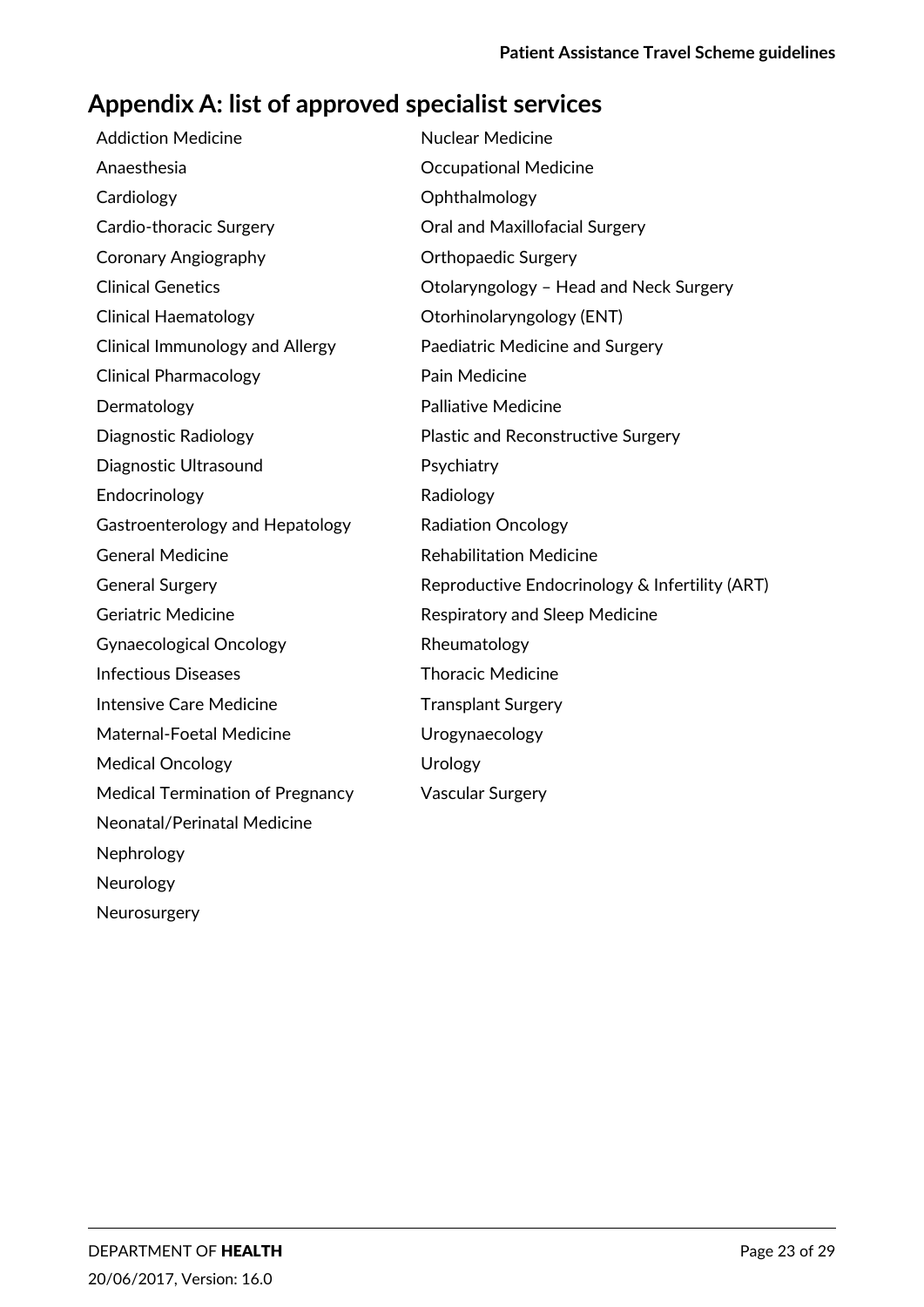# **Appendix B: Patient travel fuel subsidy reimbursements**

For PATS applications approved after the  $1<sup>st</sup>$  September 2013 the fuel subsidy reimbursement amount has increased to 20 cents per kilometre driven to receive specialist medical treatment.

Eligible patients can claim for reimbursement if they have travelled over 200km in one direction to attend specialist medical treatment. Reimbursement can also be paid for their return journey. Patients traveling for oncology or renal services can claim for fuel subsidy reimbursement if they have travelled a cumulative distance of 400kms or more over the duration of a week.

The PATS request should be approved prior to the date of travel unless the patient is making a retrospective claim for reimbursement. When the patient attends their appointment they should ask the specialist to sign the Specialist Certification section of their travel itinerary. Once fully completed the patient should return the itinerary to their nearest PATS office, within three months of the date of travel. Fuel receipts are not required when claiming the fuel subsidy for towns detailed in this appendix as you are reimbursing them for the kilometres travelled not the fuel placed in the car.

# **Important distance information**

The following tables include the distance travelled by road and the reimbursement amounts paid for a one way journey. Patients who reside outside of town boundaries can claim for the distance travelled by road from their permanent residence to the relevant hospital, this will be calculated at 20 cents per kilometre travelled.

**NOTE:** the tables indicate the reimbursement amount for one patient travelling in the vehicle. Claimants are entitled to claim for up to three patients travelling together in the one vehicle (not including escorts or other people). In this circumstance the total maximum claim per vehicle is 60 cents per kilometre).

Locations listed in the tables marked with an asterisk\* are less than 200km from the specialist service. For these locations the fuel subsidy ONLY applies for oncology and renal patients travelling a cumulative distance of more 400kms over one week.

All other travel from these locations does not qualify for a subsidy, even if the return journey is greater than 200km.

| <b>Destination Traveling From</b> | <b>Kilometres by Road to Darwin</b><br><b>Hospital</b> | <b>Fuel Reimbursement Amount</b><br>(one-way) |
|-----------------------------------|--------------------------------------------------------|-----------------------------------------------|
| Acacia Hills *                    | 62 Km                                                  | \$12.40                                       |
| Adelaide                          | 3027 Km                                                | \$605.40                                      |
| Adelaide River*                   | 113 Km                                                 | \$22.60                                       |
| <b>Alice Springs</b>              | 1498 Km                                                | \$299.60                                      |
| Barunga                           | 397 Km                                                 | \$79.40                                       |
| Batchelor <sup>*</sup>            | 98 Km                                                  | \$19.60                                       |
| Berry Springs*                    | 57 Km                                                  | \$11.40                                       |
| Borroloola                        | 970 Km                                                 | \$194.00                                      |
| <b>Bulla</b>                      | 659Km                                                  | \$131.80                                      |
| <b>Bulman</b>                     | 625 Km                                                 | \$125.00                                      |
| Daly Waters                       | 589 Km                                                 | \$117.80                                      |
| Darwin River*                     | 67 Km                                                  | \$13.40                                       |

# **Travel to Darwin Hospital**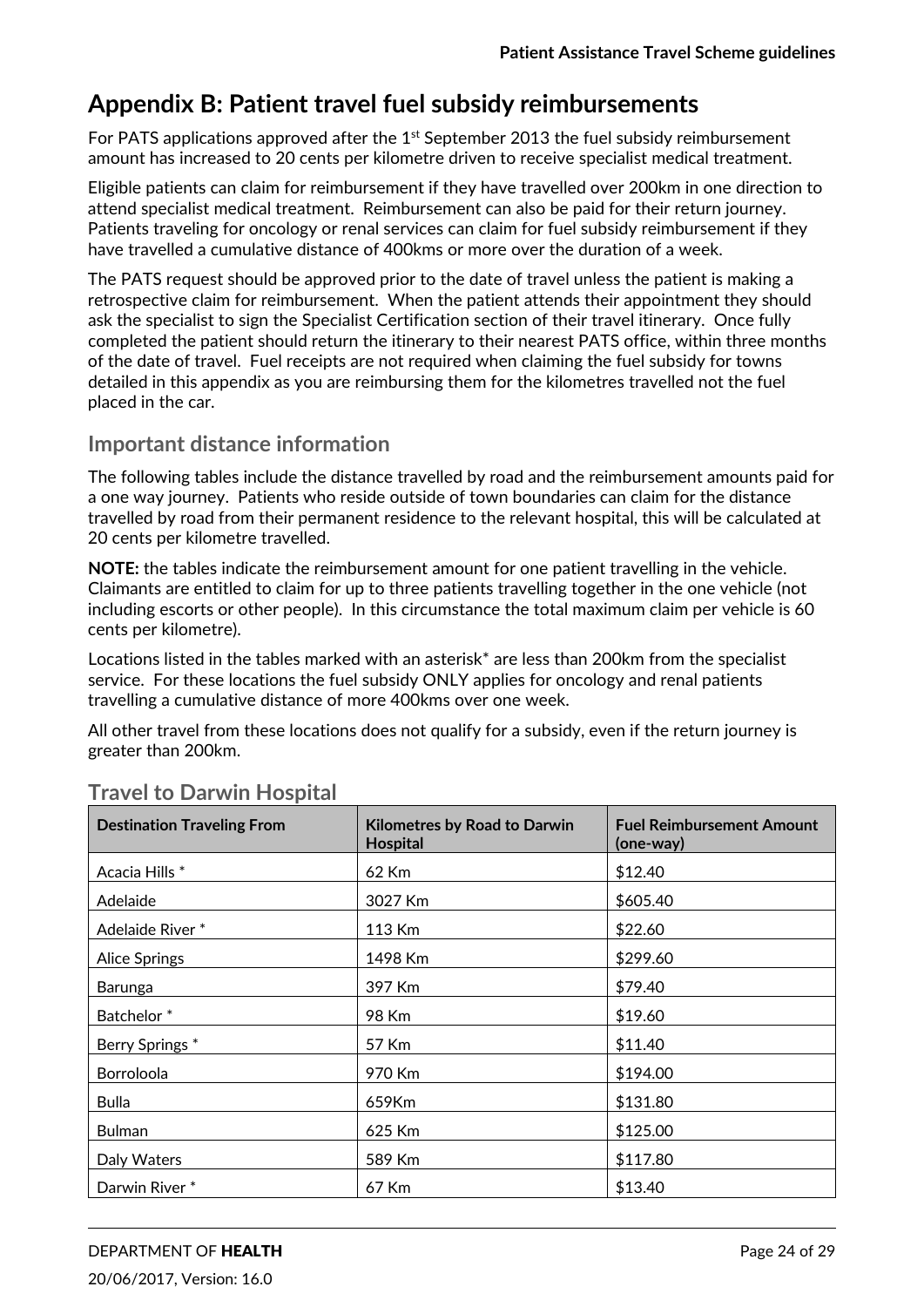| <b>Destination Traveling From</b> | <b>Kilometres by Road to Darwin</b><br><b>Hospital</b> | <b>Fuel Reimbursement Amount</b><br>(one-way) |
|-----------------------------------|--------------------------------------------------------|-----------------------------------------------|
| Dundee Beach *                    | 144 Km                                                 | \$28.80                                       |
| Elliott                           | 736 Km                                                 | \$147.20                                      |
| Emerald Springs*                  | 194 Km                                                 | \$38.80                                       |
| Jabiru                            | 255 Km                                                 | \$51.00                                       |
| Kalkarindji                       | 776 Km                                                 | \$155.20                                      |
| Katherine                         | 317 Km                                                 | \$63.40                                       |
| Larrimah                          | 499 Km                                                 | \$99.80                                       |
| Mandorah <sup>*</sup>             | 128 Km                                                 | \$25.60                                       |
| Maningrida                        | 512 Km                                                 | \$102.40                                      |
| Mataranka                         | 422 Km                                                 | \$84.40                                       |
| Nauiya (Daly River)               | 220 Km                                                 | \$44.00                                       |
| Ngukurr                           | 636 Km                                                 | \$127.20                                      |
| Nhulunbuy                         | 1046 Km                                                | \$209.20                                      |
| Noonamah*                         | 45 Km                                                  | \$9.00                                        |
| Oenpelli                          | 303 Km                                                 | \$60.60                                       |
| Pine Creek                        | 226 Km                                                 | \$45.20                                       |
| <b>Robinson River</b>             | 1115 Km                                                | \$223.00                                      |
| <b>Tennant Creek</b>              | 989 Km                                                 | \$197.80                                      |
| <b>Timber Creek</b>               | 602 Km                                                 | \$120.40                                      |
| <b>Wadeye (Port Keats)</b>        | 399 Km                                                 | \$79.80                                       |
| Yarralin                          | 705Km                                                  | \$141.00                                      |

# **Travel to Katherine Hospital**

| <b>Destination Traveling From</b> | <b>Kilometres by Road to Katherine</b><br><b>Hospital</b> | <b>Fuel Reimbursement Amount</b><br>(one-way) |
|-----------------------------------|-----------------------------------------------------------|-----------------------------------------------|
| Adelaide                          | 2715 Km                                                   | \$543.00                                      |
| <b>Alice Springs</b>              | 1185 Km                                                   | \$237.00                                      |
| Barunga <sup>*</sup>              | 84 Km                                                     | \$16.80                                       |
| Borroloola                        | 657 Km                                                    | \$131.40                                      |
| <b>Bulla</b>                      | 345Km                                                     | \$69.00                                       |
| <b>Bulman</b>                     | 312 Km                                                    | \$62.40                                       |
| Daly Waters                       | 276 Km                                                    | \$55.20                                       |
| Elliott                           | 422 Km                                                    | \$84.40                                       |
| Emerald Springs *                 | 126 Km                                                    | \$25.20                                       |
| Jabiru                            | 306 Km                                                    | \$61.20                                       |
| Jilkminggan <sup>*</sup>          | 147 Km                                                    | \$29.40                                       |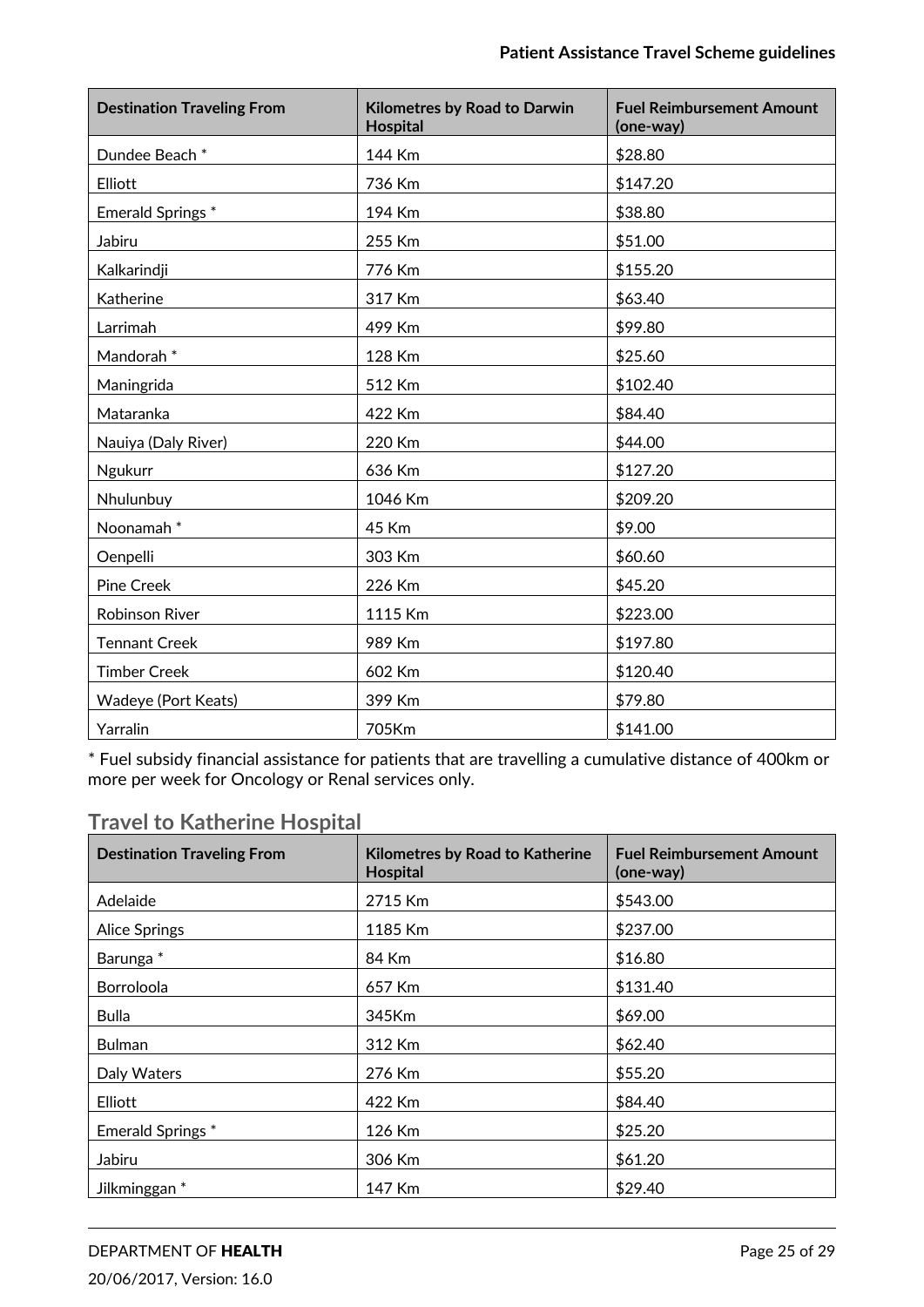| <b>Destination Traveling From</b> | <b>Kilometres by Road to Katherine</b><br>Hospital | <b>Fuel Reimbursement Amount</b><br>(one-way) |
|-----------------------------------|----------------------------------------------------|-----------------------------------------------|
| Lajamanu                          | 560 Km                                             | \$112.00                                      |
| Larrimah <sup>*</sup>             | 185 Km                                             | \$37.00                                       |
| Kalkarindji                       | 464 Km                                             | \$92.80                                       |
| Mataranka*                        | 109 Km                                             | \$21.80                                       |
| Minyerri                          | 240 Km                                             | \$48.00                                       |
| Ngukurr                           | 323 Km                                             | \$64.60                                       |
| Nhulunbuy                         | 733 Km                                             | \$146.60                                      |
| Pine Creek*                       | 94 Km                                              | \$18.80                                       |
| Robinson River                    | 802 Km                                             | \$160.40                                      |
| <b>Tennant Creek</b>              | 676 Km                                             | \$135.20                                      |
| <b>Timber Creek</b>               | 289 Km                                             | \$57.80                                       |
| Yarralin                          | 392Km                                              | \$78.40                                       |

# **Travel to Nhulunbuy Hospital**

| <b>Destination Traveling From</b> | <b>Kilometres by Road to</b><br><b>Nhulunbuy Hospital</b> | <b>Fuel Reimbursement Amount</b><br>(one-way) |
|-----------------------------------|-----------------------------------------------------------|-----------------------------------------------|
| Adelaide                          | 3337 Km                                                   | \$667.40                                      |
| Baniyala                          | 206 Km                                                    | \$41.20                                       |
| Darwin                            | 1046 Km                                                   | \$209.20                                      |
| Gan Gan                           | 202 Km                                                    | \$40.40                                       |
| Gapuwiyak                         | 218Km                                                     | \$43.60                                       |
| Ramingining                       | 434 Km                                                    | \$86.80                                       |

\* Fuel subsidy financial assistance for patients that are travelling a cumulative distance of 400km or more per week for Oncology or Renal services only.

# **Travel to Alice Springs Hospital**

| <b>Destination Traveling From</b> | <b>Kilometres by Road to Alice</b><br><b>Springs Hospital</b> | <b>Fuel Reimbursement Amount</b><br>(one-way) |
|-----------------------------------|---------------------------------------------------------------|-----------------------------------------------|
| Adelaide                          | 1530 Km                                                       | \$306.00                                      |
| Ali Curung                        | 380 Km                                                        | \$76.00                                       |
| Ampilatwatja (Ammaroo)            | 327 Km                                                        | \$65.40                                       |
| Aputula (Finke)                   | 434 Km                                                        | \$86.80                                       |
| Atitjere                          | 215 Km                                                        | \$43.00                                       |
| Avon downs                        | 915 Km                                                        | \$183.00                                      |
| <b>Barkley Homestead</b>          | 721 Km                                                        | \$144.20                                      |
| <b>Barrow Creek</b>               | 283 Km                                                        | \$56.60                                       |
| <b>Canteen Creek</b>              | 601 Km                                                        | \$120.20                                      |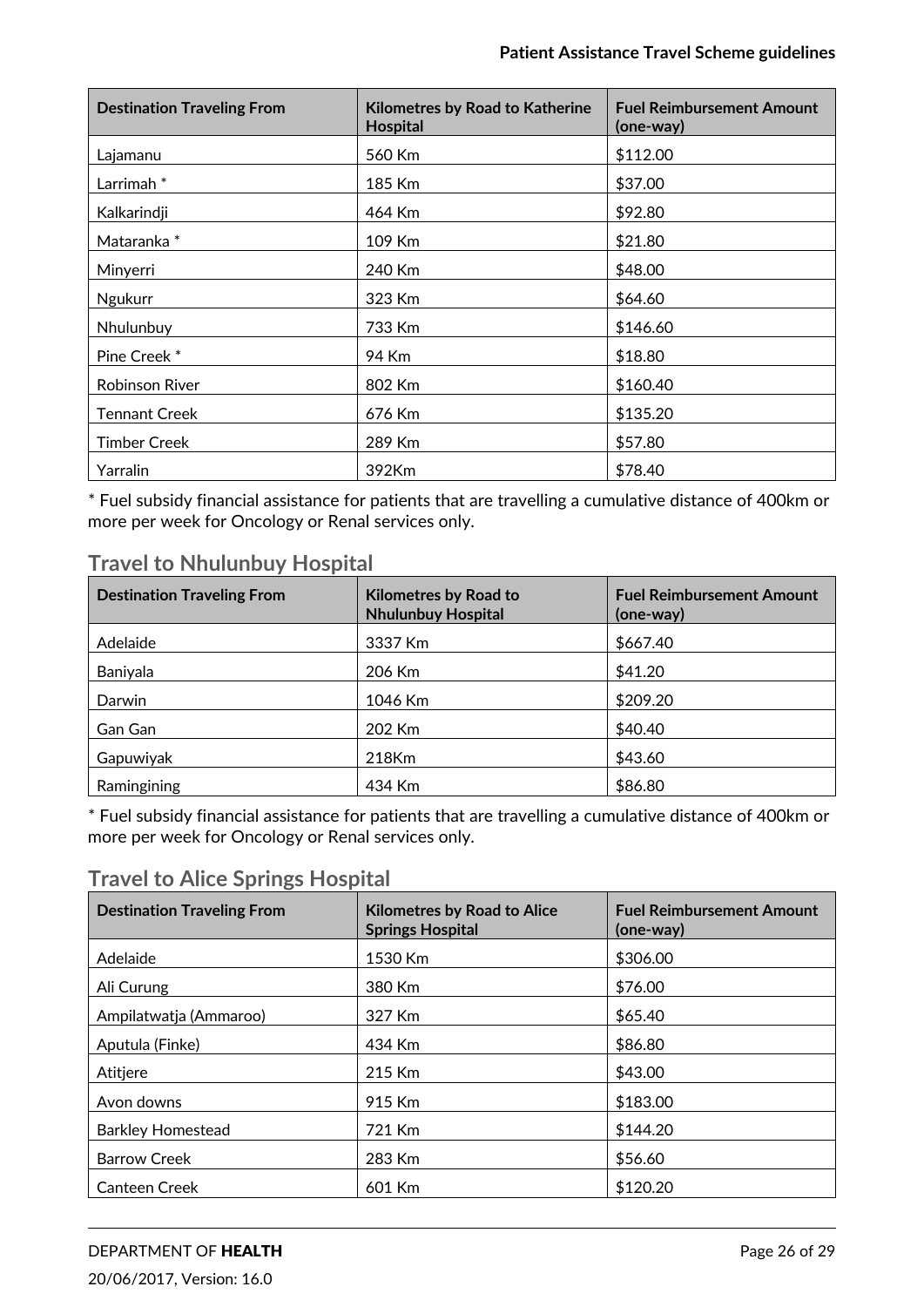| <b>Destination Traveling From</b> | <b>Kilometres by Road to Alice</b><br><b>Springs Hospital</b> | <b>Fuel Reimbursement Amount</b><br>(one-way) |
|-----------------------------------|---------------------------------------------------------------|-----------------------------------------------|
| Docker River (Kaltukatjara)       | 672 Km                                                        | \$134.40                                      |
| Elliott                           | 763 Km                                                        | \$152.60                                      |
| Engawala (Alcoota Stn) *          | 182 Km                                                        | \$36.40                                       |
| Erlundra                          | 200 Km                                                        | \$40.00                                       |
| Haasta Bluff (Ikuntji)            | 226 Km                                                        | \$45.20                                       |
| Hermannsburg (Ntaria) *           | 127 Km                                                        | \$25.40                                       |
| Imanpa                            | 381 Km                                                        | \$76.20                                       |
| Kings Canyon                      | 322 Km                                                        | \$64.40                                       |
| Kintore (Pintubi)                 | 522 Km                                                        | \$104.40                                      |
| Laramba                           | 205 Km                                                        | \$41.00                                       |
| Mt Liebig                         | 319 Km                                                        | \$63.80                                       |
| Mutitjulu                         | 468 Km                                                        | \$93.60                                       |
| <b>Newcastle Waters</b>           | 790 Km                                                        | \$158.00                                      |
| Nyirripi                          | 485 Km                                                        | \$97.00                                       |
| Papunya                           | 250 Km                                                        | \$50.00                                       |
| Rockhampton Downs                 | 673 Km                                                        | \$134.60                                      |
| Santa Teresa*                     | 81 Km                                                         | \$16.20                                       |
| Tara                              | 289 Km                                                        | \$57.80                                       |
| <b>Tennant Creek</b>              | 509 Km                                                        | \$101.80                                      |
| Ti Tree (Nturiya)                 | 196 Km                                                        | \$39.20                                       |
| Titjkala (Maryvale) *             | 130 Km                                                        | \$26.00                                       |
| Utju                              | 240 Km                                                        | \$48.00                                       |
| Yuelamu (Mt Allen)                | 290 Km                                                        | \$58.00                                       |
| Utopia (Urapuntja)                | 242 Km                                                        | \$48.40                                       |
| Wauchope                          | 395 Km                                                        | \$79.00                                       |
| Wilora                            | 253 Km                                                        | \$50.60                                       |
| Yuendumu                          | 334 Km                                                        | \$66.80                                       |
| Yulara                            | 445 Km                                                        | \$89.00                                       |

| <b>Travel to Tennant Creek Hospital</b> |
|-----------------------------------------|
|-----------------------------------------|

| <b>Destination Traveling From</b> | <b>Kilometres by Road to Tennant</b><br><b>Creek Hospital</b> | <b>Fuel Reimbursement Amount</b><br>(one-way) |
|-----------------------------------|---------------------------------------------------------------|-----------------------------------------------|
| Adelaide                          | 2039 Km                                                       | \$407.80                                      |
| <b>Alice Springs</b>              | 509 Km                                                        | \$101.80                                      |
| Ali Curung *                      | 173 Km                                                        | \$34.60                                       |
| <b>Avon Downs</b>                 | 413 Km                                                        | \$82.60                                       |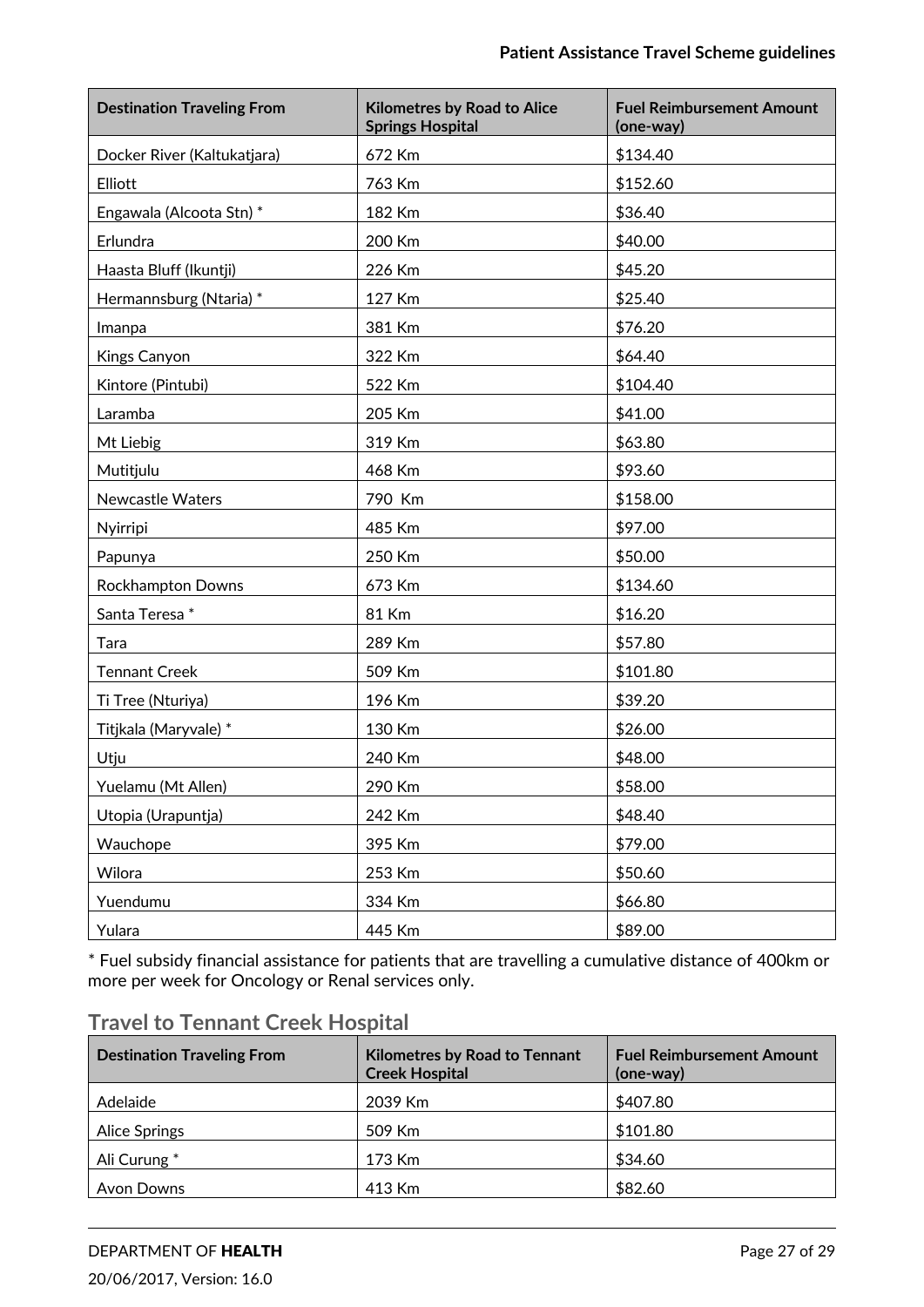| <b>Destination Traveling From</b>     | <b>Kilometres by Road to Tennant</b><br><b>Creek Hospital</b> | <b>Fuel Reimbursement Amount</b><br>(one-way) |
|---------------------------------------|---------------------------------------------------------------|-----------------------------------------------|
| <b>Barkley Homestead</b>              | 211 Km                                                        | \$42.20                                       |
| <b>Canteen Creek</b>                  | 266 Km                                                        | \$53.20                                       |
| Elliott                               | 254 Km                                                        | \$50.80                                       |
| Epenarra (Wutunugurra)                | 205 Km                                                        | \$41.00                                       |
| <b>Neutral Junction /Barrow Creek</b> | 228 Km                                                        | \$45.60                                       |
| Newcastle Waters                      | 281 Km                                                        | \$56.20                                       |
| Rockhampton Downs*                    | 164 Km                                                        | \$32.80                                       |
| Wauchope <sup>*</sup>                 | 115 Km                                                        | \$23.00                                       |